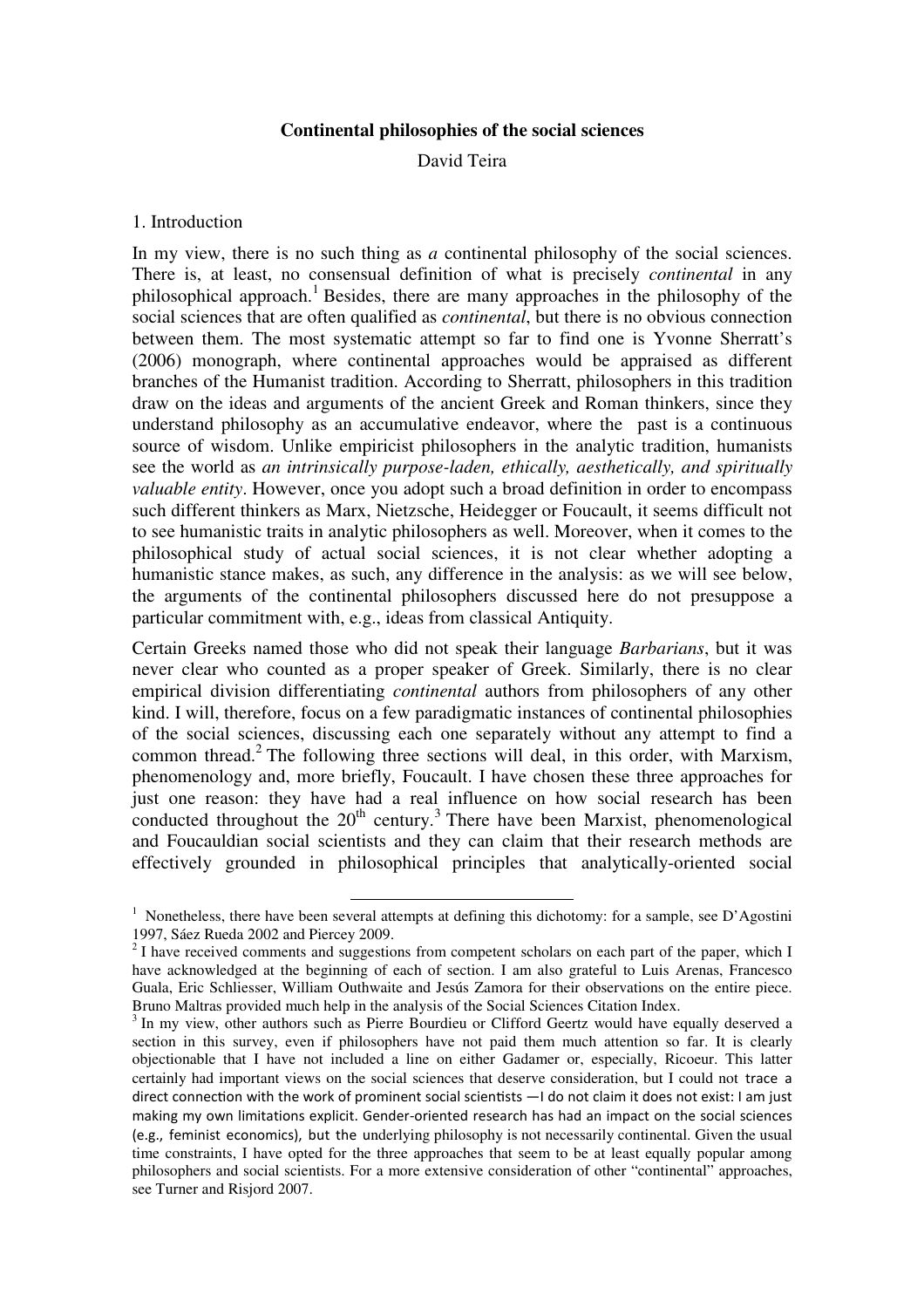scientists do not share. Next, I will focus on positive guidelines implemented in current social sciences rather than on principled philosophical discussions about how they should be cultivated. In the case of Marxism, this implies an assessment of major contributions in several fields, whereas phenomenologists or Foucauldians have so far been a dissenting minority with minor professional impact. I follow the (mostly) analytically-minded habit of working with case studies where methodologies are actually implemented. The aim of this chapter is just to show the relevance of continental ideas for certain research agendas, focusing more on their efficacy in actual scientific practices than on their internal philosophical merits. This judgment is admittedly analytically inspired, but I hope not entirely unfair to the continental accomplishments.

My own understanding of continental philosophy is partial and biased or, if you prefer, situated. I was exposed to these philosophies when I studied philosophy as an undergraduate in Spain and I do not have original views on any of the authors I will deal with: I draw on standard interpretations, which are not always consensual, and I will make my sources explicit at every step.<sup>4</sup> The first section is, then, about Marxism. It surveys its typical explanatory patterns (functionalism and methodological individualism) on particular issues in economics (value theory) and history (the connection between productive forces and relations of production). I will also discuss value judgments in the Marxist tradition, with a brief overview of the positivism dispute. In the second section, on phenomenology, I will present Husserl's views on the connection between philosophy and the social sciences of his times, discussing their implications for the assessment of cultural anthropology. I will also deal with Schütz's contributions to sociology and how they contributed to the articulation of ethnomethodology, the most accomplished phenomenological research paradigm so far. A quick discussion of the embodied approach to cognitive science closes the section. In the third and final section, I will explore Foucault's initial appraisal of the social sciences, that I take to generalize his experience with psychology. I also consider his more mature views on *governmentality*, trying to explain the success of this concept in current research across several fields. Each section can be read independently.

To many, my final conclusion will probably state the obvious. Marxism is of more interest today for philosophers than for social scientists ―which is probably not a good thing for the former, since this usually implies neglecting the latter's more recent contributions. So far, phenomenology has only achieved success in actual social research today at the cost of dispensing with many of its central assumptions. Foucauldian-inspired research, finally, influential as it is, is based on minimal philosophical presuppositions, but these presuppositions are restrictive enough to limit the kind of analyses that are acceptable. By its own construction, it cannot aspire to become a mainstream paradigm. Obviously, none of this partial conclusion precludes that some other continental philosopher may succeed in inspiring social scientists in the near future, but I personally would not bet on anybody's success at this point.

<sup>&</sup>lt;sup>4</sup> I avoid discussing primary sources, for the sake of brevity. The secondary literature I cite is never exhaustive, but rather, at most, introductory. Following these leads, I hope the interested reader will easily find more complete information.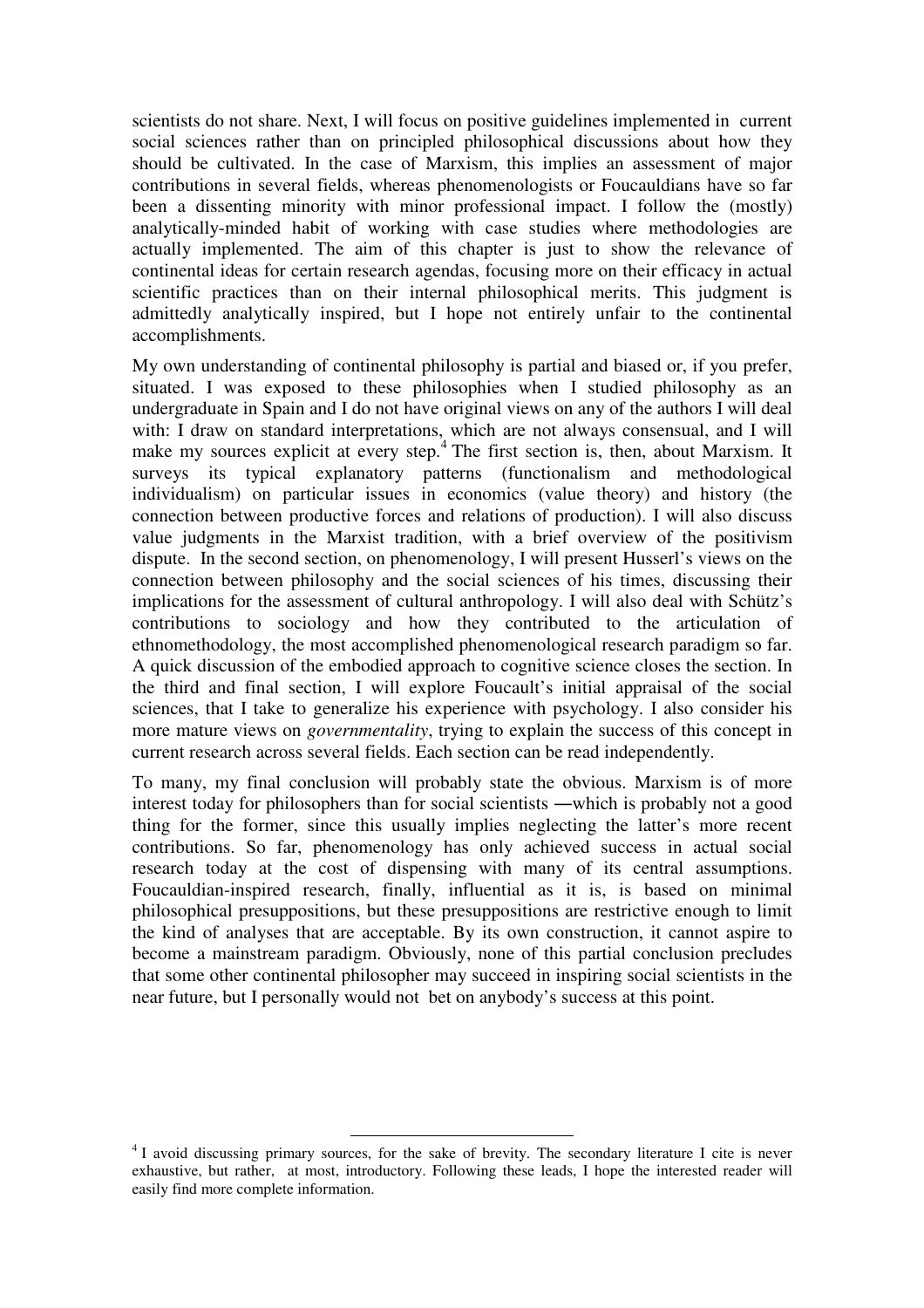### 2. Marxism

It is impossible to cover in just one section the many issues of interest for the philosophy of the social sciences arising within the Marxist tradition.<sup>5</sup> To a great extent, this tradition hinges on the interpretation of the works of Marx and Engels, but there is no agreement about how we should read them. The circumstances in which they were published or edited have significantly complicated (almost up to today) our understanding of many central points in Marxian thought. In addition, interpretative and political disagreement often came hand in hand: communist parties all over the world have justified their strategies in terms of fidelity to the "true" thought of Marx and Engels, generating a self-serving literature, still virtually inexhaustible.<sup> $\overline{6}$ </sup>

Nonetheless, its practical relevance certainly helps to explain the impact of Marxism in the social sciences of the  $20<sup>th</sup>$  century. In the USSR, and then in many other communist regimes, Marxism was enforced among the social scientists by the ruling party, according to their interpretation of choice. In the Western world, Marxism could be adopted by a social scientist for purely intellectual considerations, but a certain degree of commitment with one or another communist party was not rare –and if there was none, this circumstance was often denigrated.<sup>7</sup> We may well wonder how relevant Marxian thought would have been, had there been no USSR. Perhaps, Marx's intellectual influence would have been more like, say, Comte's or Spencer's and, regarding politics, no greater than any other utopian socialist of his times. But, in point of fact, Marxism was either the dominant approach or one of the main contenders in many social sciences during the second half of the  $20<sup>th</sup>$  century, playing a major role in the methodological literature of those disciplines.<sup>8</sup> By the same token, after the fall of the USSR, the philosophical discussion of Marxist social science has become increasingly rare, at least in mainstream philosophy journals in the English-speaking world.

The aim of this section is to survey the main issues in the methodological discussion around Marxian social sciences, comparing the Marxist approach, broadly conceived, with the mainstream methodological tenets in analytical social science. We owe this comparison mostly to Gerald Cohen, John Roemer, Jon Elster and the work of the September group in the 1980s and early 1990s, when the discussion stalled, with no major developments since then.<sup>9</sup> We will then briefly consider the functional

<sup>&</sup>lt;sup>5</sup> I am grateful to Andy Denis, Adolfo García de la Sienra, Andrew Levine, Daniel Little and Félix Ovejero for their comments on this section. They made their disagreement explicit at many points, so the responsibility here (more than in any other section) remains mine.

 $6 \text{ My own understanding of the Marxist tradition owes much to Kolakowski 2005. Among Spanish}$ Marxists, I am indebted to Sacristán 1983 and Bueno 1991. Walker & Gray 2007 and Glaser & Walker 2007 provide updated overviews. Carver 2003 and Little 2007 provide insightful presentations of this section's topic.

<sup>7</sup> E.g., the so-called professorial socialists (*Kathedersozialisten*) affiliated with the *German Verein für Socialpolitik* in the late 19th century

<sup>&</sup>lt;sup>8</sup> A good overview is provided by the entries indexed under Marxism in the 1968 edition of the *International Encyclopedia of the Social Sciences* (Sills 1968) and the 2001 *International Encyclopedia of the Social and Behavioral Sciences* (Smelser and Baltes 2001).

 $9<sup>9</sup>$  A quick overview and a basic reference list is provided in van Parijs 2001. I am clearly aware that taking sides with analytical Marxism, as I do in this section, is clearly questionable for most other Marxists, so the reader should be warned of my partiality. Certainly, it is historically misleading to present the Marxist tradition solely from the standpoint of its analytical reconstruction, which is only thirty years old and never played a significant role in Marxism as a social movement. Nonetheless, for most philosophers of the social sciences, analytical Marxism seems to be the standard approach to the discussion of Marx.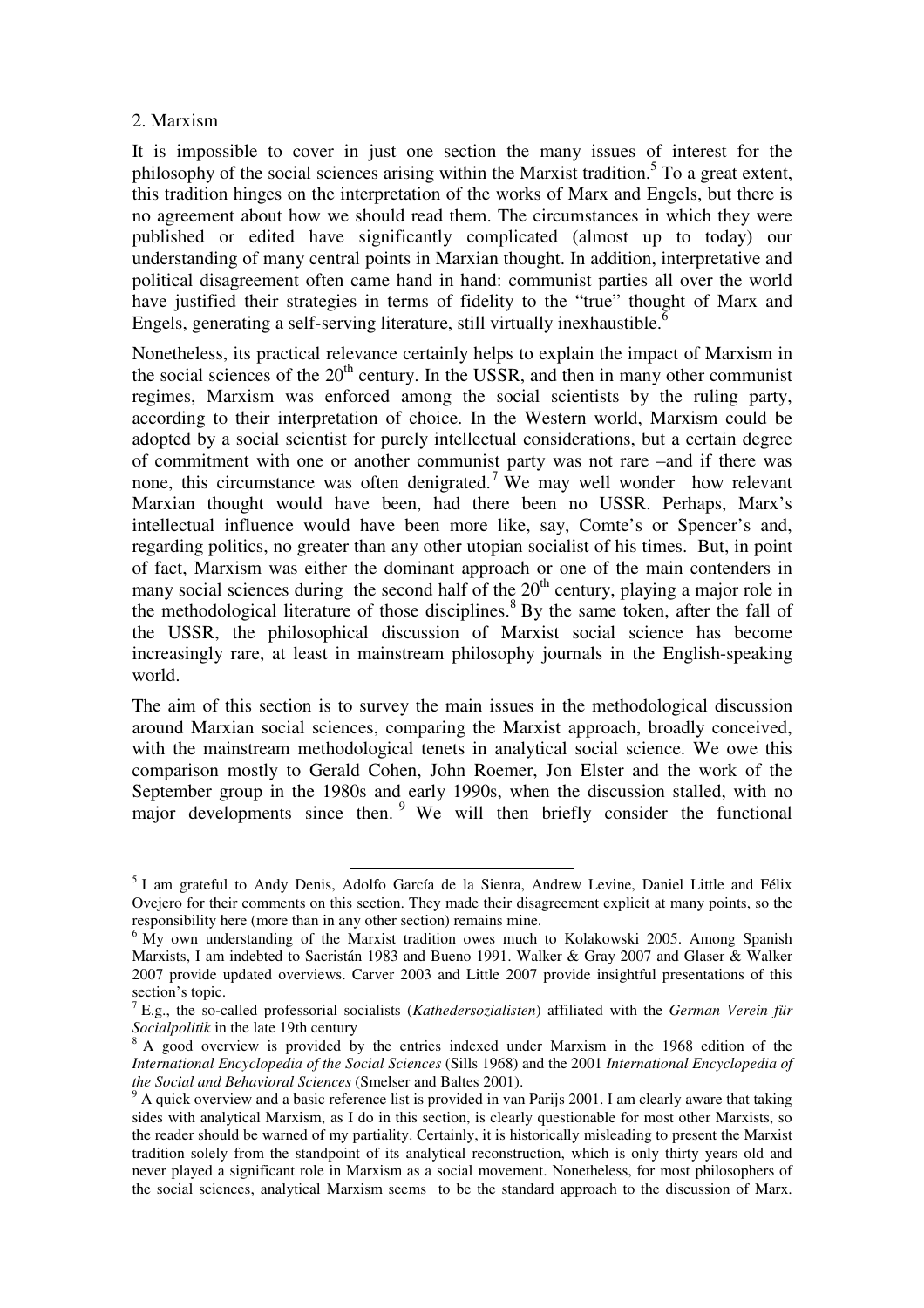explanation, the controversy around the Marxian theory of value (in economics), methodological individualism, the central tenets of historical materialism and, to conclude, the treatment of normative issues in the Marxist tradition.

 According to Elster (1985 p. 4), the main Marxist contribution to the methodology of the social sciences (analytically reconstructed) would have been the causal explanation of aggregate phenomena in terms of the individual actions that go into them: pursuing their individual goals, the actors bring about an unintended outcome, namely by making erroneous assumptions about one another. These unintended consequences could be beneficial (or not) to the actors. In Elster's view, Marx often considered these benefits as an explanation of the actions that brought them about. Hempel, Nagel and other philosophers of scientific explanation usually consider such a *functional* approach to explanation faulty if no *causal connection* is shown between the actions and their consequences. Otherwise, it would be difficult to understand how an event in the future (the benefits) can generate an individual action without the actor anticipating it. This is the standard appraisal of Marxian functional explanations among analytical philosophers of the social sciences.

However, Marx was part of a broad philosophical tradition in which teleological explanations of social processes were considered acceptable.<sup>10</sup> For German idealists from Kant onwards, History could only be appraised through conceptual analysis, where concepts were somehow objectively inscribed in the social processes under discussion. Such concepts had a logic of their own: Marx took his own version from Hegel and this was *dialectics*. It presided over social aggregates (e.g., classes), guiding their development independently of the intentions of their individual members, who nonetheless benefitted from (or suffered) the consequences. Despite numerous attempts, there is still no consensual elucidation of Marxian dialectics, at least in the philosophy of the social sciences.<sup>11</sup> At most, the style of conceptual analysis cultivated by Marx in his economic writings has been somewhat clarified in terms of *abstraction* and *idealization*, but without much impact on actual social research.<sup>12</sup>

Indeed, many methodological debates in the Marxist social sciences can be interpreted in the light of the philosophical inspiration (roughly speaking, *analytic* or *continental*) of each side. One prominent example is the controversy about the Marxian theory of value, which has been going on for more than a century now.<sup>13</sup> Broadly speaking, the value of an economic good is the amount of *homogenized socially necessary labour time* it takes to produce it in a given social setting. For Marx, the value of a good would *explain* its exchange price. Yet, in Marxian economics this explanation may take different forms, deserving more or less attention depending on the philosophical taste of the reader. In many of his economic writings, Marx articulates the discussion of value

Critical assessments of analytical Marxism can be found in Roberts 1996, Levine 2003, Tarrit 2006 and Veneziani 2008.

<sup>&</sup>lt;sup>10</sup> On the sources of teleological explanations in social research, see Turner 2003. The connection between Marx and Hegel regarding this point was widely discussed in the 1960s, mostly around the works of Althusser: Lewis 2005 provides an introduction to these debates, even if it is partial to Althusser.

<sup>&</sup>lt;sup>11</sup> For an overview, see Wilde 1991. Philosophical discussions of the role of dialectics in Marxian methodology in the light of contemporary philosophy of science are presented in Little 1986 and Walker 2001.

<sup>&</sup>lt;sup>12</sup> On idealization and Marxian economics, see Nowak 1980, De Marchi & Hamminga 1994 and García de la Sienra 2007.

<sup>13</sup> Two overviews from a different perspective can be found in the latest edition of *The New Palgrave*: Foley and Duncan 2008 (constructive perspective) and Roemer 2008 (critical perspective).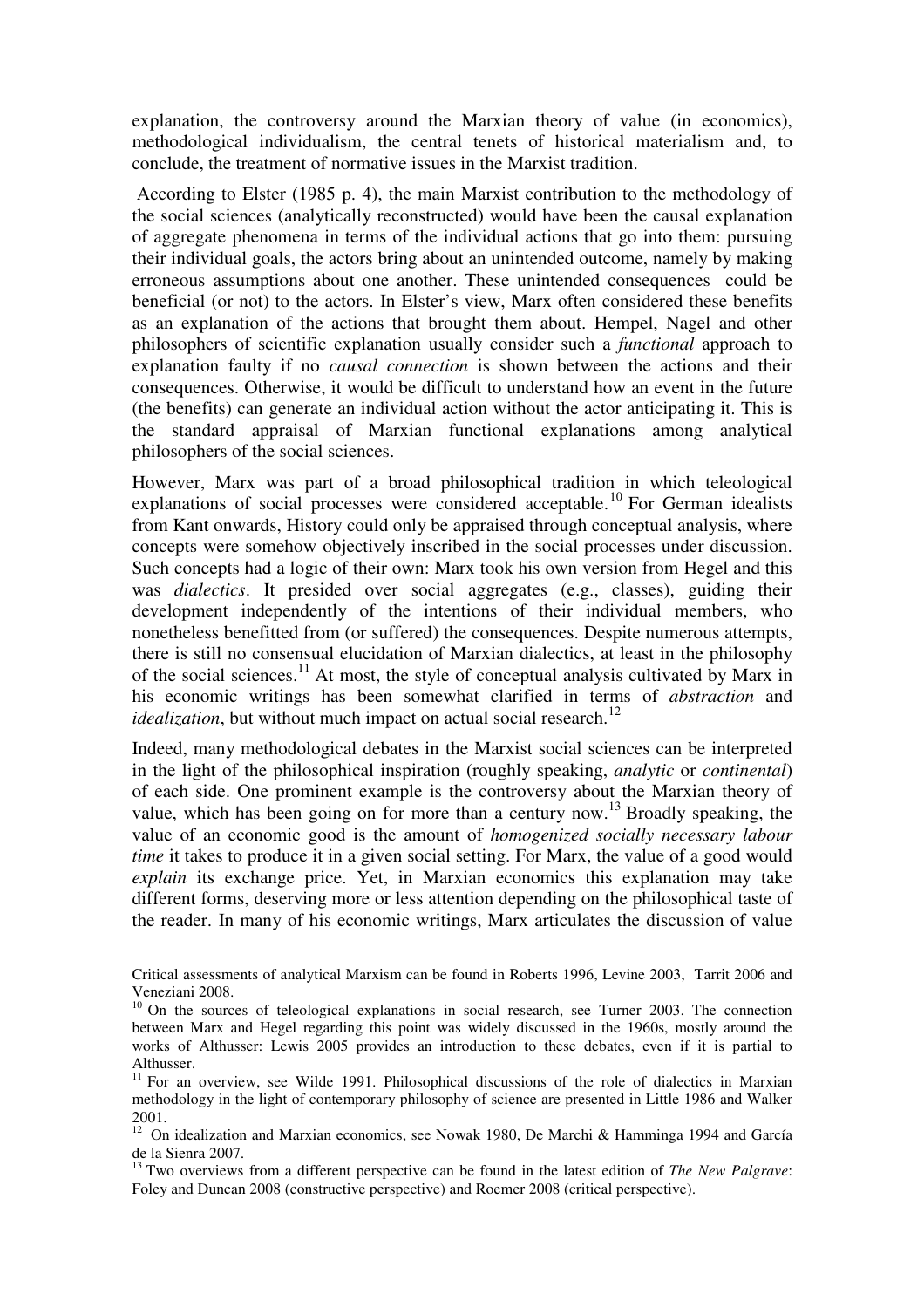drawing on Aristotelian (e.g., *form*/*substance*) and Hegelian (e.g., *essence*/*appearance*) categories, whose correct interpretation requires a certain degree of competence in the History of Greek and German philosophy.<sup>14</sup> Through these categories Marx would have articulated a general view of social life hinging on productive activities ―e.g, Gould 1980. Value theory would illuminate how production is truly organized in capitalist societies and the explanation of market prices it yields allowed Marx to establish a conceptual connection between such disparate phenomena as, e.g., economic exploitation, class division or the future collapse of capitalism. The philosophical categories articulating this worldview are no longer part of the standard vocabulary of most social sciences, but many Marxian philosophers appraising economics in the continental tradition (e.g., Negri, Žižek) still rely on their own version of these concepts. Here, philosophy and the social sciences parted ways several decades ago.

But Marx's theory of value also owed a great deal to classical political economy, which sought to establish a concrete explanatory relation between values and prices. Marx tried to show that, in capitalist markets, commodities tend to be exchanged in a certain proportion to the labour time they "embody." Marx's key insight is that the profit earned in the exchange by the owner of the means of production of a good arise from the embodied labour contributed by the worker without payment. This surplus value measured the exploitation of the worker, independently of her own intentional economic choices. Marx attempted to state this proportion in algebraic terms, giving rise to the socalled *transformation problem*: it has been argued (Roemer 2008) that Marx's equations are either unnecessary for calculating prices or internally contradictory.

The transformation problem created a methodological dilemma among economists. Some argued that the labour theory of value should be abandoned for some other economic approach to price calculation (usually, neoclassical demand theory). At this point, this seems to be the choice of the majority within the profession. Others have tried to reform the equations, preserving the concept of value while arguing that its main role within the theory is the analysis of exploitation rather than exchange prices. More recently, John Roemer has restated the key Marxian normative insights about exploitation, using standard analytic tools in neoclassical economics, i.e., modeling the agents' interaction in a way that makes their individual choices explicit. I.e., their micro-foundations.<sup>15</sup>

Philosophers of the social sciences have appraised the dilemma created by the transformation problem from various perspectives. To name just a couple within the analytic tradition, on one hand, we find a number of set-theoretic (*structuralist*) reconstructions of the Marxian theory of value.<sup>16</sup> Here the concept of value is either epistemically justified in terms of the role it plays in the architecture of the theory or, alternatively, grounded in formal analyses of the measurement conditions of Marxian value. However, these reconstructions show that it is possible to clarify, in certain respects, the conceptual articulation of the theory, despite the transformation problem, but they do not provide substantive reasons to accept it. Analytical Marxists, such as Roemer or Elster, argue instead that there are, rather, positive reasons to reject it: whatever its aim, in most formulations, the concept of value is methodologically obscure, because it does not involve any consideration of the individual choices of the economic agents. For instance, it has been argued that Marx was interested in "abstract"

 $14$  See Wood 1993. My own understanding of this connection is shaped by Rockmore 2002 (regarding Hegel) and Arteta 1993 (regarding Aristotle).

<sup>&</sup>lt;sup>15</sup> Again, see the references in Duncan 2008 and Roemer 2008.

<sup>&</sup>lt;sup>16</sup> See García de la Sienra 1992 and Álvarez 1991 for an overview.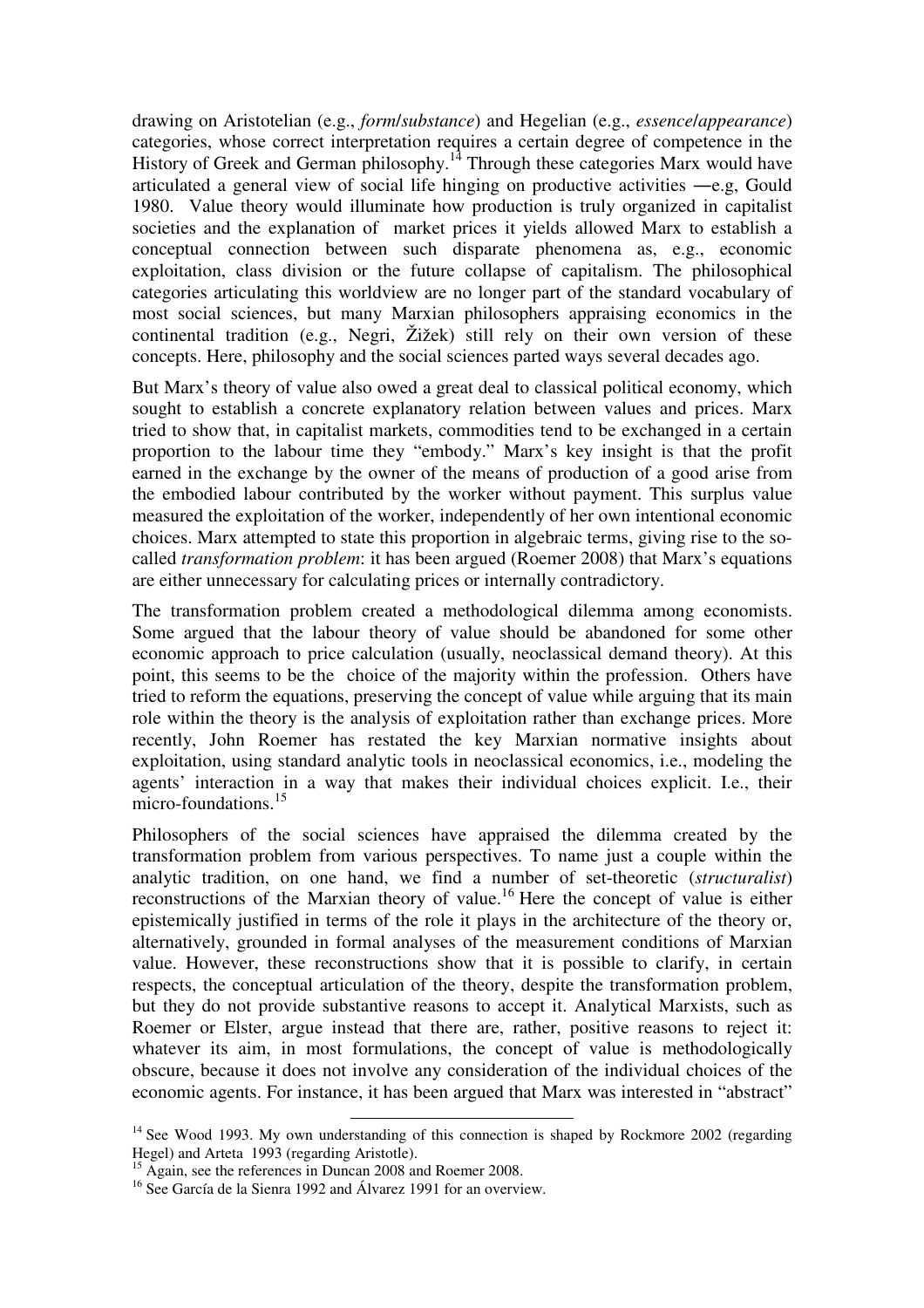labour time, rather than in imputating "concrete" labour time to different commodities. But shouldn't the "abstract" be the aggregate of "concrete" instances? Once you incorporate micro-foundations into Marxian economics, you can either analyze exploitation or calculate prices without Marxian values. $^{17}$ 

The point of contention illustrated by this case is whether the social sciences should adhere to methodological individualism or not ―in Elster's minimal characterization: whether collective actions should be explained in terms of the desires and beliefs that enter into the motivation of the individuals participating in them. Marxists and other continental philosophers of the social sciences usually question such an assumption, whereas neoclassical economists and analytically oriented philosophers usually defend  $it.<sup>18</sup>$  Notice that this is more a conceptual than an empirical issue. The analysis of prices in neoclassical economics relies on individual choices as explained by utility theory. But for many decades this latter was accepted with hardly any positive experimental evidence, just as Marxian values were.

Again, the debate on methodological individualism can be appraised at two different levels. On one hand, it can be conducted as a conceptual discussion about social ontology: should we take individuals or, rather, groups of individuals (classes, for Marx) as the basic units of social analysis? Originally, this was mostly a controversy on the realism of the assumptions of each theory: on the neoclassical side, did utility theory represent any individual psychological process? On the Marxist side, how could class analysis account for individual choices? The debate was initiated by the Austrian school in the late  $19<sup>th</sup>$  century and was somehow closed in the 1960s with the gradual turn to instrumentalist justifications of utility theory by neoclassical economists: as long as any economic theory provides good statistical predictions, we can dispense with the realism of its assumptions.<sup>19</sup> Whether neoclassical theories ever yielded such a good prediction remains a controversial issue, but their supporters were, at least, more eager to adopt econometric techniques than Marxian economics. For many Marxists, statistical analyses reduced social entities to aggregates of individual data, which was considered to be contradictory to the reality of classes.<sup>20</sup> This is, perhaps, why Marxism never really competed against neoclassical economics with predictions. However, most varieties of Marxism remained firmly committed to realism and resisted individualistic reductions of social aggregates. $21$ 

On the other hand, it can be posed as a reflection on the explanatory virtues of the analytical tools applied by neoclassical economics, namely decision and game theory. In these latter, it seems possible to interpret expected utility as a combined expression of the beliefs of the agents about the probability of the alternatives considered and their desires, i.e., the utility resulting from each of these alternatives. Hence, we may explain in principle the aggregated effects of individual decisions on intentional grounds. However, such an interpretation is often challenged on various grounds: first, expected utility theory can be applied to group agents, where there is a less clear intentional basis, and second, explanatory reductions to individual decisions are often theoretically

<sup>&</sup>lt;sup>17</sup> The standard references here are Roemer 1981 and 1982.

 $18$  A survey of economic approaches to the individual agent can be found in Davis 2003. My own appraisal owes a great deal to García-Bermejo 2006.

<sup>19</sup> The final stage of these debates, hinging on Milton Friedman's 1953 methodological piece, is surveyed in Mäki 2009.

 $^{20}$  For an initial exploration, see Hertz 2000 and Mespoulet 2008.

<sup>&</sup>lt;sup>21</sup> We still find remnants of this debate in the objections of the so-called critical realists against mainstream economics. On critical realism and Marxism, see Bhaskar 1998, Lawson 2003, Baskhar and Callinicos 2007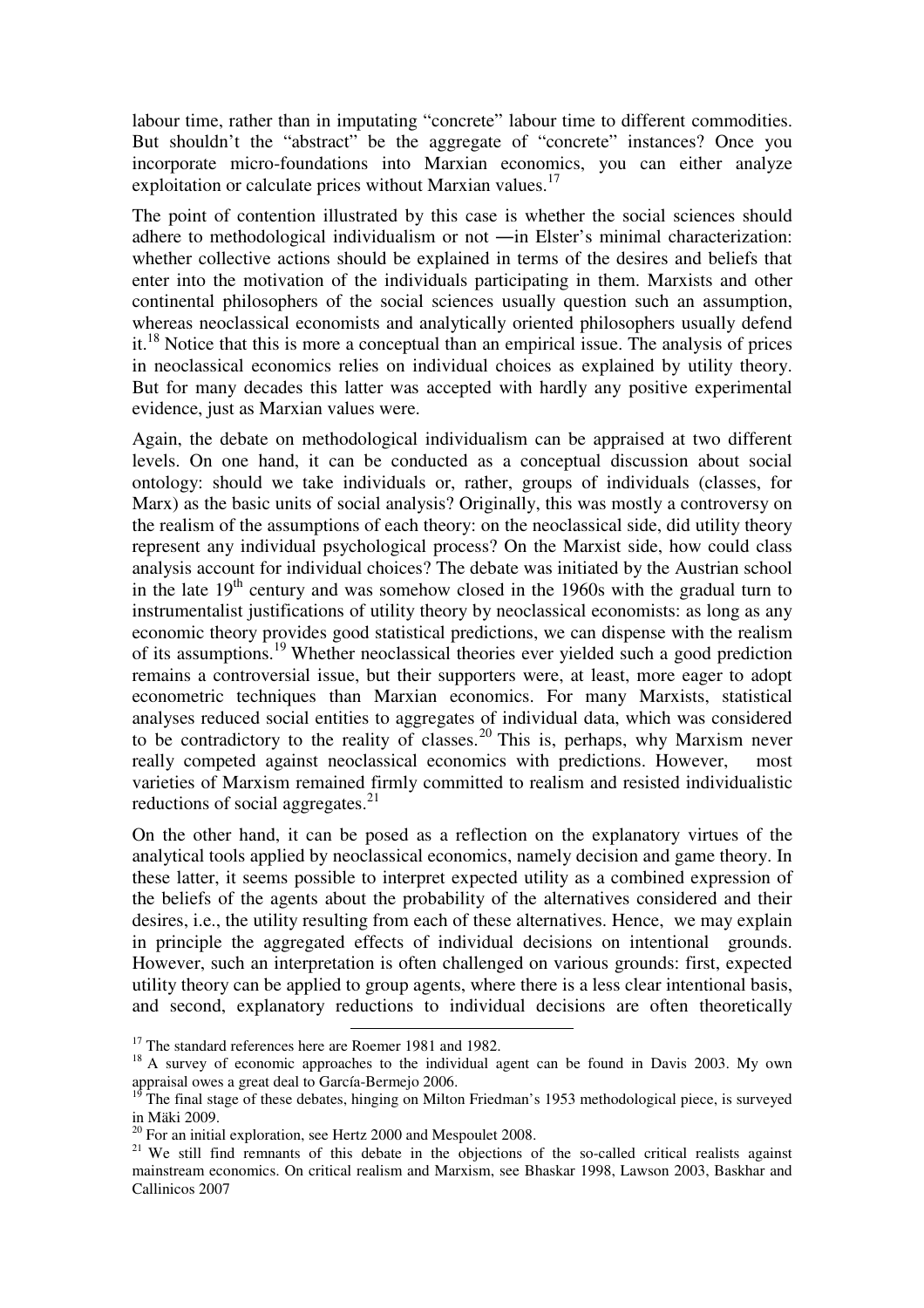unreachable and, even in game theory, the analyses of individual choices may depend on macro-features. Despite various attempts at a more precise definition of methodological individualism, there is no consensus yet and it is mostly defended on *heuristic* grounds: the formal analysis of individual decisions has led to fruitful theoretical results in many different social domains. However, holism in the Marxist tradition is no less difficult to define and, as of today, there are no consensual formal results providing a general framework for social analysis.<sup>22</sup>

History and economics were the two main disciplines in the Marxist social sciences. The central claim of the methodology of historical materialism is the connection between productive forces and relations of production, which we shall explore here following Gerald Cohen's (2000) reconstruction ―once again, the best bridge, so far, between the analytical and the continental Marx. In Cohen's interpretation, the productive forces are, namely, the means of production (tools, raw materials, etc.) and labour-power. In turn, the relations of production are defined namely in terms of the property relations of the producers with regard to the means of production and their own labour-power (e.g., a capitalist worker owns the latter, but not the former), with some additional provisos. Marx's major claim is that, throughout history, the relations of production first "correspond" to the productive forces and then enter into a "contradiction" with them. The interpretation of this claim is controversial. In Cohen's view, the correspondence means that certain relations of production are optimal for the development of certain productive forces and this is why the former appear and take hold. When they are no longer optimal, the relations of production change. Hence, there is a functional connection by which the development of the productive forces explain the relations of production. For Marx, this functional link allows us to explain the transition between the different modes of production that feature in human history. Historical materialism thus affirms the (explanatory) primacy of the productive forces.

However, as we already mentioned regarding mechanisms, Marxian analyses usually do not provide all the necessary details for a coherent functional interpretation along the lines suggested by Cohen. Nonetheless, throughout the  $20<sup>th</sup>$  century, Marxist historians applied this approach without much regard for explanatory patterns as such. The main point of contention was, instead, how to assess the autonomy of individuals in a materialist perspective. For instance, the so-called *structural* accounts of Marx prevailing in the 1960s granted them little autonomy, putting all the explanatory weight on the teleological connection between productive forces and relations of productions. This line was widely contested (e.g., the Althusser-Thompson-Anderson debate: Lewis 2005), but Marxist historiography never reached a clear methodological consensus about the role of individual choices in explanation.<sup>23</sup> It is interesting to notice that a somewhat clearer view of functional explanations was developed by an intellectual offspring of Marxism in anthropology, the cultural materialism school (Bueno 1978). Marvin Harris (1999) argued, for instance, that individuals select infrastructural innovations depending on their estimations of the costs and benefits for them, making the collective adoption of those novelties that increase the efficiency of their productive and reproductive processes more likely. This principle seems particularly plausible in the analysis of populations constrained in well-defined ecological niches, where the effects of certain cultural traits on the production and consumption of calories can somehow be measured. In these niches, individual choices about these traits can result

 $^{22}$  Kincaid 2008 provides a quick overview. For a more extensive analysis, see Turner and Risjord 2007, pp. 213-395.

For a recent sympathetic overview of Marxist historiography, see Blackledge 2006.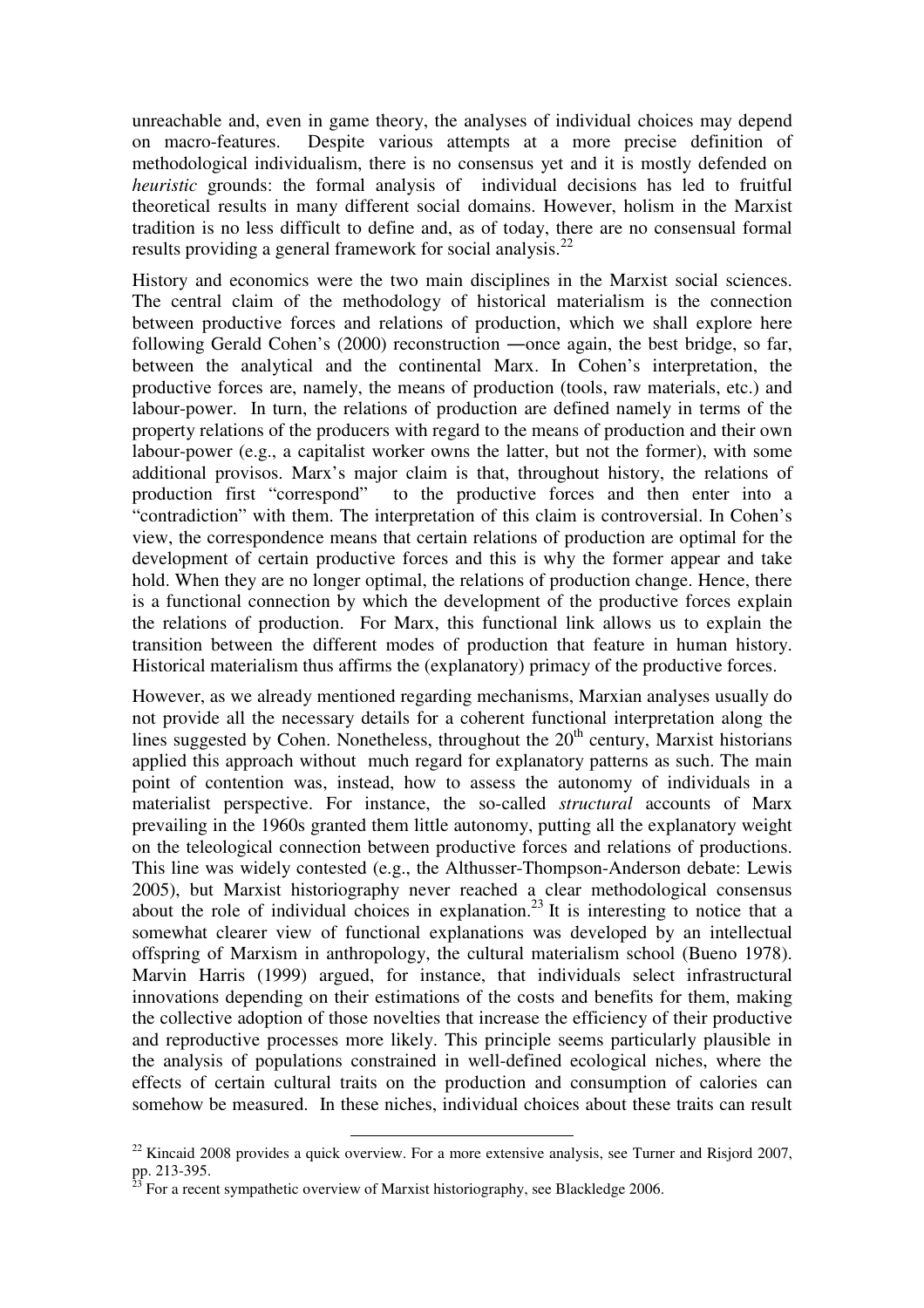in the niches either sustaining or exhausting their carrying capacity, thus explaining why such traits survive or disappear. Even the best examples of such anthropological analyses are, nonetheless, controversial (e.g., Dawson 2002), but there is at least an explicit principle linking infrastructural changes and their cultural effects through individual behavior.

An implicit question in this methodological dispute is how autonomous individuals were in making their choices. This was a normative issue of foremost relevance.<sup>24</sup> and it often appeared in the debate on the practical implications of Marxist theories ―or the *unity of theory and praxis*, to use a more traditional statement of the problem among Western Marxists. Marx was, indeed, as much an activist as a theorist and it often seems as if his arguments aimed to both describe and transform capitalist societies. How his arguments would achieve such a transformation was, again, open to dispute. Those who more explicitly denied their normative dimension (e.g., Lenin and the Soviet tradition) usually assumed that communist activists were just acting in accordance to the laws of history. Marxian theories would provide communist parties with the tools to properly interpret these laws and act accordingly. In this approach, Marxists would act instrumentally: given that communism is the objective end of History, and they want it to arrive, their political activity should just find the proper means to bring it about sooner than later. However, there have been Marxists, even if only a minority, who defended a more explicitly normative version of communist politics (e.g., Rosa Luxemburg or Antonio Gramsci). The most philosophically influential among them come from the Frankfurt School, namely Adorno and Horkheimer, on one hand, and Jürgen Habermas, still active today. Unlike other Marxists, they not only confronted their own tradition, but presented their case in open dialogue with Anglo-American philosophers. A good case in point, regarding the philosophy of the social sciences, is the so-called *positivism dispute* in the 1960s (Adorno 1976), bringing the Frankfurt school face to face with Popper and other critical rationalists. We will shortly consider here two crucial points in this debate, presenting Habermas' current stance regarding both.

The positivism in dispute in this controversy can be traced to the definition of economics presented by Lionel Robbins in *An Essay on the Nature and Significance of Economic Science* (1932): the unity of subject of the discipline lay in the "forms assumed by human behavior in disposing of scarce means." If the means are scarce and the agent must choose a particular combination of them in order to achieve her goals, the economist can provide a mathematical analysis of the degree of achievement (say, satisfaction) reported by each combination. It will be (instrumentally) rational for the agent to choose the combination of means that maximizes the achievement of her goals. About the ends as such, Robbins adopted a skeptic stance: these were value judgments and, in case of ultimate disagreement about them, we can only fight to solve the conflict. In *The Poverty of Historicism* (1957), Popper added a corollary about what sort of political intervention the economist could advise to this view. For instance, the statistical analysis of demand theory could just ground what Popper called *piecemeal social engineering*. Testing how much a model deviates from empirical data predictions provides guidance for policy-makers, inspiring their reforms in the model. But since the model deals with just a few variables, usually complicated to isolate and measure, its application can only yield partial reforms. Popper claimed, against Marxism, that there

 $24$  But take into account that the dichotomy between facts and values was rarely acknowledged as such within Marxism: see Wood 1991 and Cohen 1996 about the controversial status of moral philosophy within Marxism. The standard study of Marxian ethics is Kamenka 1969.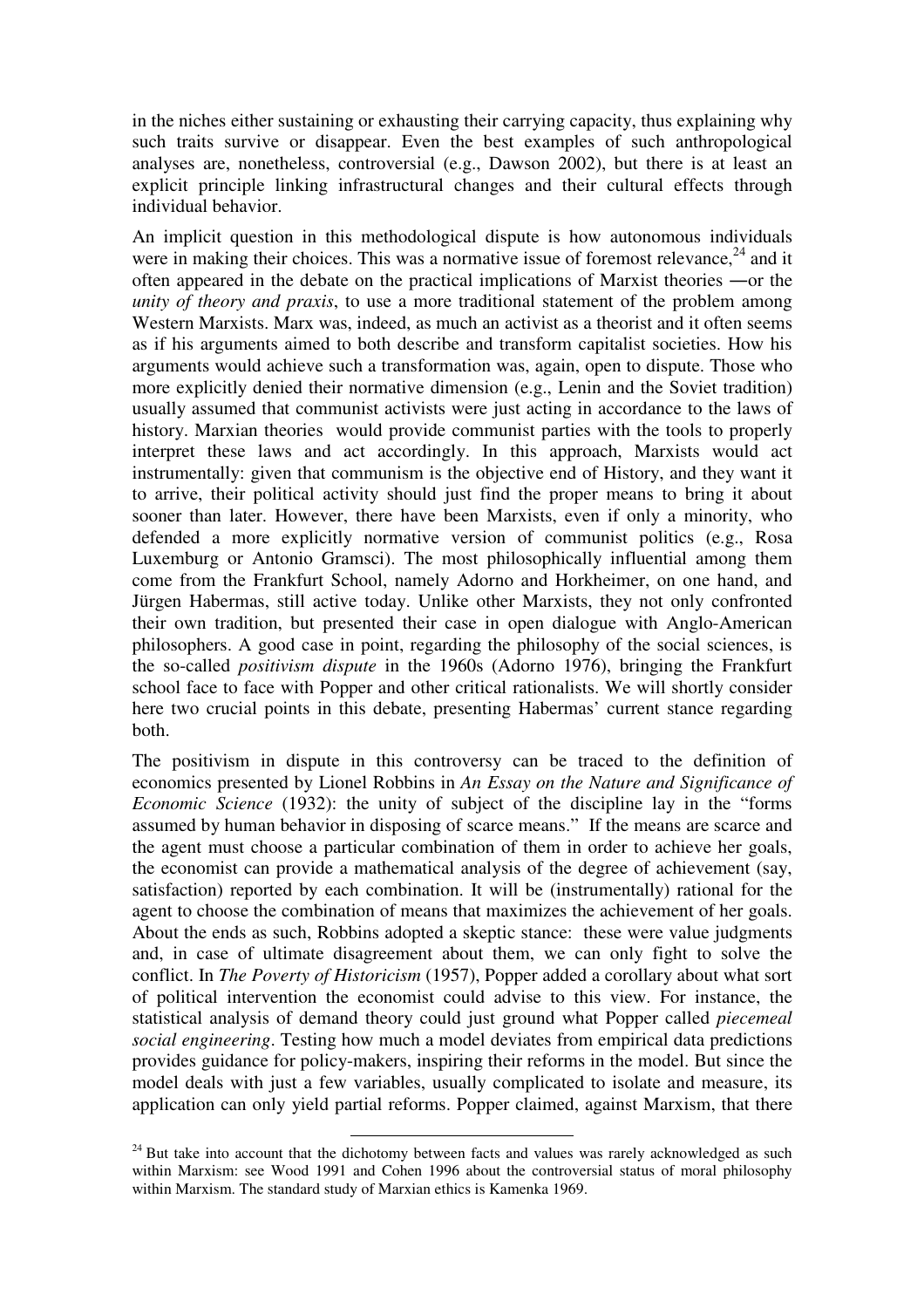were no general laws in History and any global transformation of society based on such laws was utopian.

In sum, for the positivist social scientist, the social scientists are neither morally committed to the transformation of society (or to any other normative position) as a result or their research. His theoretical contribution to this enterprise is necessarily restricted to the analysis of means for partial reforms. This instrumental view of science and rationality was widely contested in Frankfurt, with a view to criticize the theoretical approaches to society developed both in the "capitalist" and the "communist" world. Up until de 1970s, Adorno and Horkheimer's *Dialectic of Enlightment* (1972) provided the most influential statement of this position. But nowadays the discussion hinges, rather, on Jürgen Habermas' restatement, perhaps because Habermas' view has been elaborated incorporating many insights from analytic philosophy. 25

For Habermas, the pragmatics of linguistic communication reveals a use of language that is irreducible to instrumental rationality: speech acts commit the speakers to achieve mutual understanding, evaluating the epistemic claims that each of them undertake through their utterances. Communication requires the speaker to justify those claims for the sake of mutual understanding, creating a web of inferential commitments where words acquire their meaning. Social norms would be grounded on such communicative demand for mutual accountability, constituting publicly shared reasons for action. Instrumental rationality would only appear derivatively, against a background of shared meanings and social norms.

In Habermas' view, the social sciences should accept this irreducibly moral setting of our social life and appraise individual interactions taking their communicative dimension into account. Marx would have missed this in making the instrumental rationality of labour the key to any social analysis. The normative mission of the social sciences would be to contribute to the critical elucidation of the communicative practices that sustain our social life, as psychoanalysis did, paradigmatically. The social scientist should be morally committed to the advancement of democracy, understood as the regime that best promotes such communicative practices. It is open to discussion whether there is much left of Marx in Habermas, leaving aside the intellectual genealogy. Nonetheless, today Habermas provides the more articulated philosophical account of the connection between facts and values in the social sciences, a connection that the Marxist tradition struggled for decades to make (against positivism) without much intellectual success.

What is left, then, of Marxism for the philosopher of the social sciences? In 1986, Jon Elster closed *An Introduction to Karl Marx* with a chapter entitled "What is living and what is dead in the philosophy of Marx?" He listed six items that were still worth considering: dialectics and the theories of alienation, exploitation, class consciousness, ideology and technical change. In the last two decades, none of these topics, as such, has received major attention in any social science, at least if we judge according to informal searches conducted in the Social Sciences Citation Index (SSCI). Nonetheless, this does not imply that Marxism, either in its traditional guise or in its analytical reconstruction, lacks interesting developments: e.g., class analysis is certainly alive (Wright 2005) and there are very good Marxist historians still at work (e.g., Perry Anderson or Robert Brenner). The moral issues involved in exploitation and alienation

 $^{25}$  For the purpose of this analysis, I will mostly follow Heath 2001. I have taken some insights about Habermas' view of the social sciences from Bouchindomme 2002. Key references for the reassessment of Marxism by Habermas are his works of 1971, 1976 and 1988.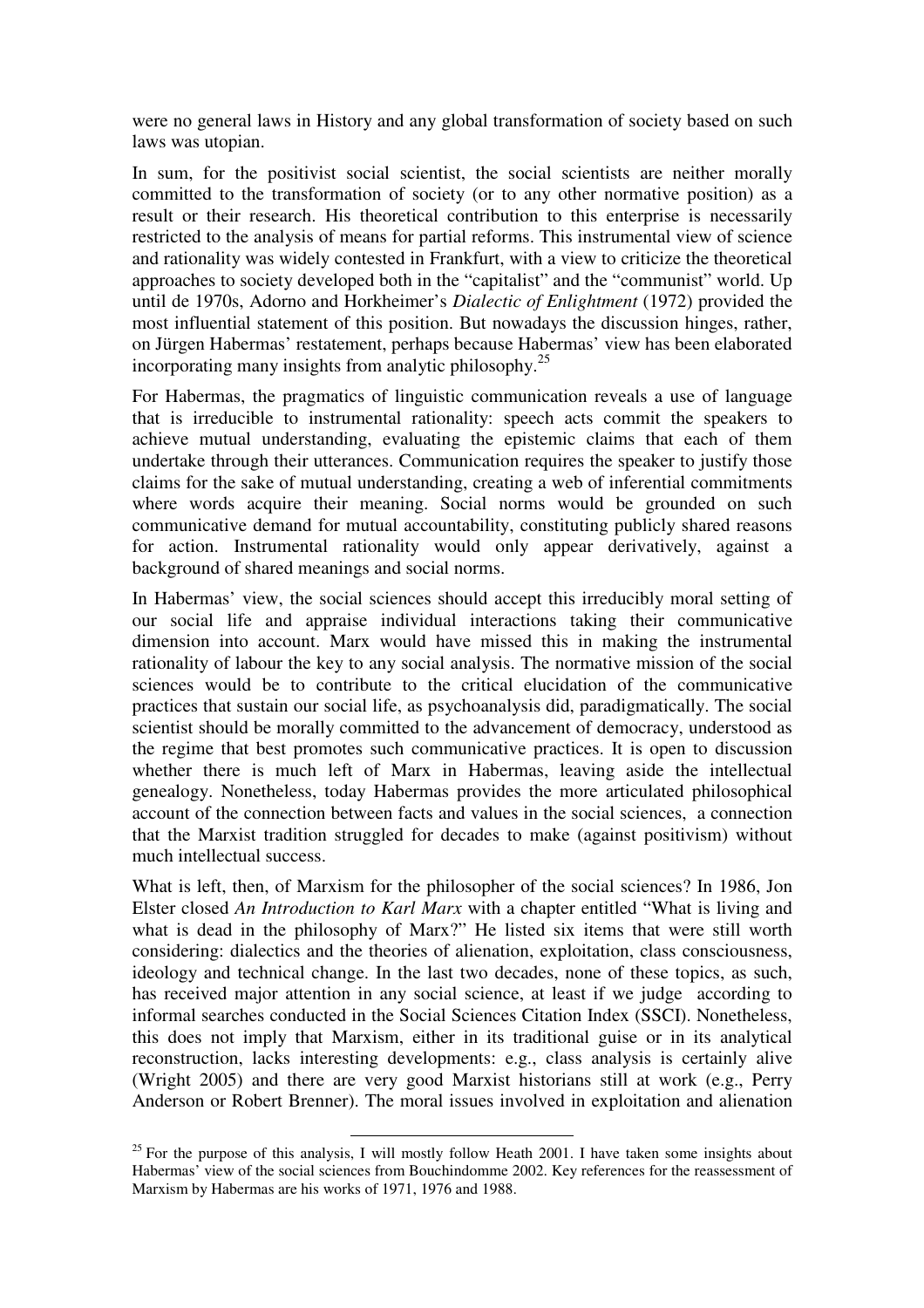are still discussed in philosophy, but, as happens with Habermas, dissociated from most claims traditionally linked to Marx and the Marxist tradition. Among the topics that Elster considered dead were all those discussed in this brief review, namely: scientific socialism, functionalism, Marxist economics and the theory of productive forces and relations of production. Another informal look at the SSCI provides evidence that none of these items are being widely discussed. Philosophers re-reading Marx today are motivated more by his moral intuitions than by the scientific cogency of the concepts he used to elaborate them. For these approaches, current debates in the mainstream social sciences apparently do not seem very relevant.<sup>26</sup> Habermas went further than anyone within the Marxian tradition in keeping the connection between social research and philosophy up to date, but only until the 1970s: the theories he discussed, e.g., in sociology or psychology, are not cutting-edge research paradigms anymore. Marx and Marxism will always be relevant for the philosopher who cares for the development of the social sciences and the Marxian tradition contributed to articulate many of our ongoing debates (e.g., explanation) in the field. However, if we want the philosophy of the social sciences to be driven by actual research in the target disciplines, it seems as if Marxism will not be a progressive research program to be considered in the  $21<sup>st</sup>$ century. $27$ 

### 3. Phenomenology

Phenomenology is one of the major philosophical trends of the  $20<sup>th</sup>$  century, with an impact only second to Marxism or analytic philosophy.<sup>28</sup> There is a phenomenological approach to most topics in philosophy and the social sciences are no exception: there is indeed, a phenomenology of the social sciences, with its own conferences and journals.<sup>29</sup> However, it seems as if the impact of this approach on actual research is minor, at least insofar as the Social Citation Index can capture it. And, so far, there has been no major debate confronting phenomenology with other philosophical accounts of social research.<sup>30</sup> In my view, this can be (partially) explained by considering, on one hand, Husserl's normative position regarding the social sciences. And, on the other hand, by how phenomenological claims are, so to speak, diluted when social scientists incorporate them into their theorizing. Let me first summarily present how Husserl introduced phenomenology in opposition to certain trends in the *Geisteswisseschaften* of his time.<sup>31</sup> I will then discuss the most accomplished attempt so far to transform phenomenology into an actual philosophy of the social realm, namely Alfred Schütz's attempt, and the impact of his ideas on ethnomethodology ―as of today, the most successful phenomenological venture in the social sciences. I will quickly address an

 $26$  This is, at least, how I read Carver 1998.

 $27$  Obviously, some think otherwise: e.g. Gamble 1999. Again, this section hinges on a particular approach to the philosophy of the social sciences, but there are alternative accounts in which Marxism fares somewhat better: see, for instance, Little 2003, pp. 196-203.

<sup>&</sup>lt;sup>28</sup> I am grateful to Havi Carel, Jesús Díaz, Lester Embree, Pablo Hermida and Javier San Martín for their comments on this section.

<sup>29</sup> For a short hisstory of *The Society for Phenomenology and the Human Sciences* (and its journal *Human Studies*) see http://pages.slu.edu/faculty/harriss3/SPHS/aboutSPHS.html [Accessed on January 7th, 2010]. For a short overview of the phenomenological philosophy of the social sciences with an introductory bibliography, see Embree 1997, or for more extensive analyses, Fay 2003 and Outhwaite 2007.

<sup>&</sup>lt;sup>30</sup> Nonetheless, there have been significant exchanges that did not attract the attention of either philosophers or social scientists: e.g., between Schütz and Talcott Parsons on social action, as documented in Grathoff 1978.

<sup>31</sup> Lester Embree (personal communication) reminded me that the *Geisteswissenschaften* (*human sciences*), going back to Dilthey, included the historical sciences and were, thus, broader than the social sciences. Whereas Husserl was concerned with the former, Schütz would focus instead on the latter.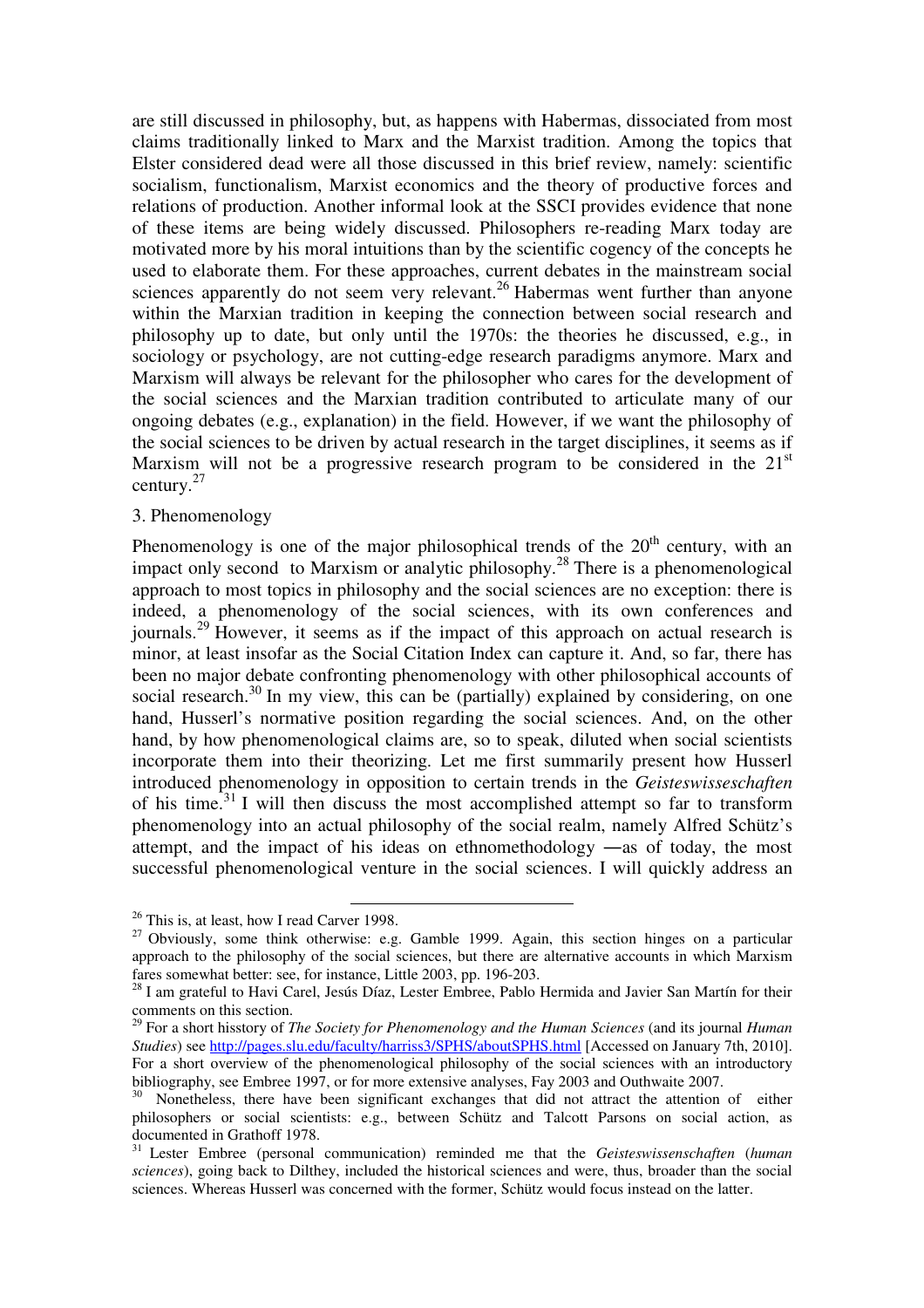emerging interdisciplinary paradigm that vindicates part of the phenomenological legacy, the so-called *embodied* cognitive sciences. A brief recapitulative discussion will close this section.<sup>32</sup>

In his landmark "Philosophy as Rigorous Science" (Husserl 1965), Husserl articulated phenomenology in opposition to a couple of alternative paradigms in philosophy emerging from positive research in psychology and history.  $\frac{33}{3}$  Experimental psychophysiology, as developed by W. Wundt, aimed at establishing a natural science of consciousness, in which mental phenomena would stem from physical events accessible in the laboratory. Historical research in multiple domains accumulated more and more evidence about the particularity of each manifestation of our social life. Historicism would make sense of such empirical diversity with classifications aimed at understanding their particularity, without normative considerations about their validity. According to Husserl, both naturalism and historicism promoted epistemic relativism, since there are no absolute grounds for scientific knowledge in any of them, just the particular psychological or social facts established by positive research on either our epistemic capabilities or what a concrete group called "science." Husserl constructed his phenomenology in contrast to such kinds of relativism.

Let us briefly examine the case he made in the Second Book of his *Ideas Pertaining to a Pure Phenomenology* (Husserl 1989). Husserl argued here that positive science presupposed a particular connection between mind and world that philosophy should elucidate. What scientists take as purely external events, for the sake of their own research, are always intentionally appraised, i.e., they appear in a particular aspect of our consciousness (they are perceived, remembered, expected…). Once we appraise the world in its connection with our subjectivity, we can discern an invariable and universal element in these multiple presentations of an object. Following Husserl, we can isolate and classify these elements according to their internal relations. Our world can thus be divided into different regions according to these universal and invariable structures. The sciences will study their empirical manifestations.

Husserl explained our access to these *a priori* structures through a set of concepts such as *eidetic reduction*, *epoché*, etc. whose precise interpretation is still debated by the different schools of phenomenology.<sup>34</sup> Putting aside here how we access the *a priori*, we should notice that Husserl distinguished three different types of *a priori* structures, depending on how the object appears in our consciousness. Each type corresponds to a particular mode of scientific inquiry. The natural sciences deal with the first type, where objects appear individuated by their temporal and spatial characteristics together with causal links to other entities, i.e., as *material things*. Psychology deals with the second type of *a priori* essences, those that appear in animal bodies exhibiting some sort of subjectivity, a kind of embodied first person perspective that is irreducible to psychophysical connections. Husserl was ambiguous enough to capture both human and non-human traits, again another issue of contention in the phenomenological tradition.

 $32$  Not being a phenomenologist myself, my understanding of this tradition is strongly influenced by my colleagues Javier San Martín and Jesús Díaz who, together with Carmen López, run an active research group in phenomenology of the social world at my home university. See San Martín 2005 for an overview of this Spanish approach to phenomenology. Much to my regret, I can only provide a very incomplete picture of phenomenology, focusing on the thread that goes from Husserl to ethnomethodology through Schütz. Neither Heidegger nor Merleau-Ponty are mentioned, to cite just two prominent authors who wrote on the topics I discuss in this section. However, I do not think their inclusion would have changed my overall assessment.

 $33$  I owe this interpretation of Husserl to Díaz Álvarez 2003.

<sup>&</sup>lt;sup>34</sup> My own understanding of Husserl's transcendental phenomenology is based on San Martín 1986.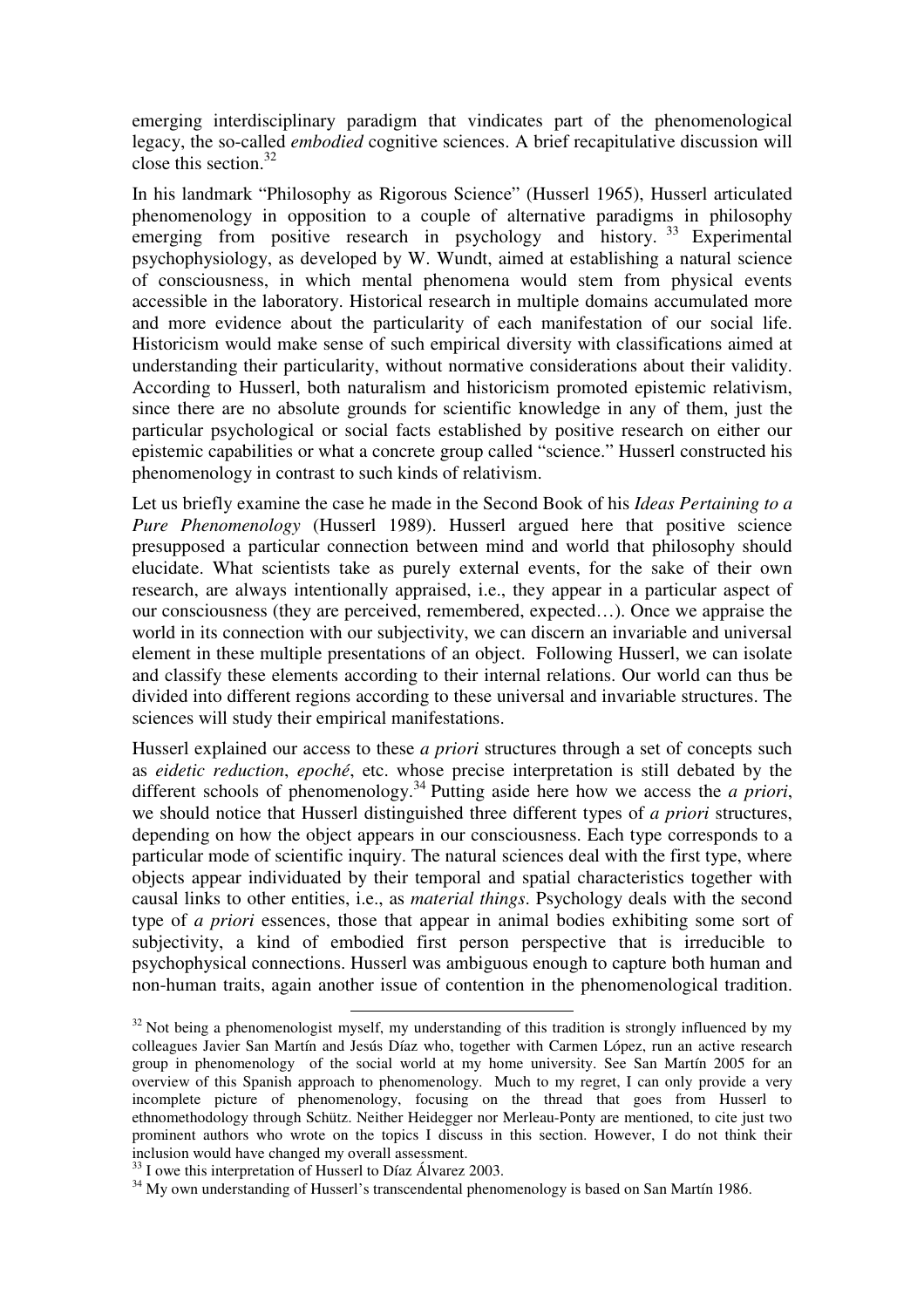The third type of *a priori* refers to our social world and is captured by the *Geisteswissenschaften*. Items in this domain (be they groups, institutions, traditions, tools or works of art) present some sort of *motivational* connection (*Motivationsbeziehung*) to our consciousness: we appraise them acknowledging their intentional creation and we operate with them according to the intentions we discern. For Husserl, this intentional dimension can only be understood by reconstructing the particular *history* of each entity, which can never be explained in a naturalistic fashion.

The social sciences, therefore, have their own irreducible ontological realm. However, this created quite a thorny problem. On one hand, the natural and the social sciences each have their own types of *a priori* structures. But, on the other hand, the intentional dimension comes first in our appraisal of any object, whatever its ontological realm. How can we access, say, the universal laws of physics from our folk understanding of physical objects, whose *a priori* structure is always particular and culturally situated? Husserl tried to solve this apparent dilemma by articulating his concept of *Lebenswelt* (usually translated as *lifeworld*). This concept refers to our primary apprehension of the world, balancing its universal and particular dimensions. According to Husserl, even in a culturally situated setting, we are able to grasp universal structures, namely by drawing on perception. But Husserl never fully clarified how this transition from particular appraisals to universal structures takes place.

My colleague Jesús Díaz has defended an interpretation based on Husserl's text on the origins of geometry.<sup>35</sup> Ancient mathematical statements are expressed in a way entirely conditioned by their cultural context, but nonetheless we are able to grasp their ideal content, which is potentially universal. In order to grasp this content, we only need to master the argumentational skills that Ancient Greek philosophers first studied, which are preserved in the European tradition to this day. These argumentational skills allow us to discern universal structures not only in science, but also in art and other domains of our *lifeworld*. Despite the relative success of this concept among philosophers, <sup>36</sup> Husserl's stance is in contradiction to every form of particularism in social research.

For instance, phenomenologists like San Martín (2009) have been extremely critical of cultural relativism in anthropology, taking it to be a result of anthropological theory's inability to deal with the distinctions introduced above and account for the objectivity of, among other things, science.<sup>37</sup> In other words, from this phenomenological standpoint, anthropologists would be theoretically misguided in their appraisal of the particularity or universality of certain cultural items. Right or wrong, such an *a priori* approach is certainly at odds with the philosophical tastes exhibited by professional anthropologists throughout the  $20<sup>th</sup>$  century, which is probably why phenomenology does not count as a major influence in their methodological debates, despite its influence on philosophers.

There have been less principled attempts at hybridizing phenomenology and social theory. Among these, the most accomplished social phenomenology is still that of Alfred Schütz. Schütz (1899–1959), a Viennese lawyer with a background in Austrian economics and interpretative sociology, spent part of his career in the United States and introduced phenomenology to American social scientists through his writings and

<sup>&</sup>lt;sup>35</sup> See Derrida 1978 for the English text with a commentary. I here follow the interpretation of Díaz Álvarez 2003, pp. 259-298.

<sup>36</sup> Mostly thanks to Jürgen Habermas, who made this concept part of his *The Theory of Communicative Action* (1984)

 $37$  A more phenomenologically oriented anthropology, for San Martín, would be Cancian 1975.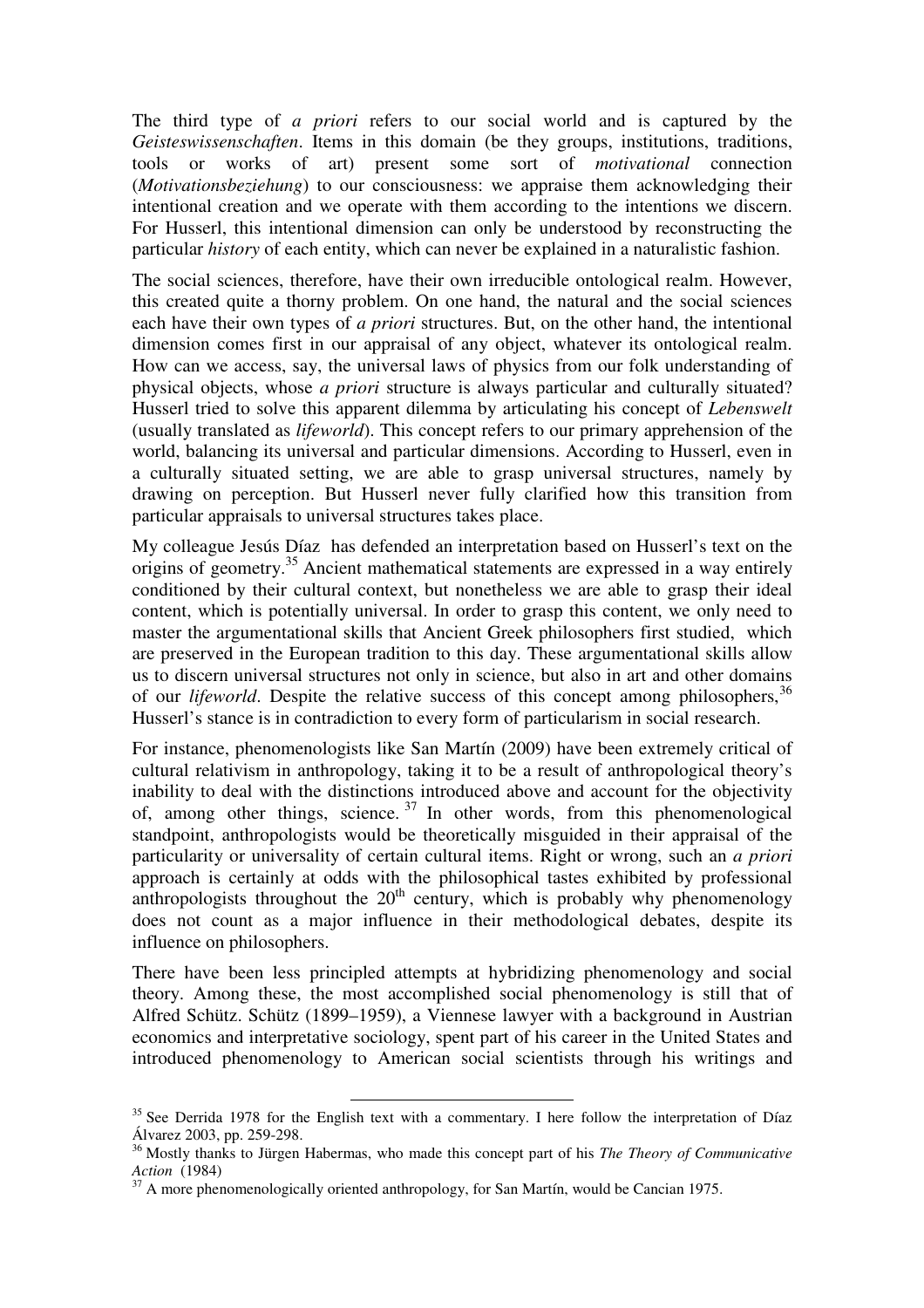personal exchanges.<sup>38</sup> Schütz's main contribution was to develop a phenomenological philosophy of the social sciences, namely by reinterpreting Max Weber's theory of action through Husserl's approach.

Instead of taking the subjective meaning of individual actions as a primitive category, like Weber, Schütz analyzed its phenomenological grounds.<sup>39</sup> His goal was to go beyond a merely commonsensical understanding of subjective meanings, isolating their *a priori* sources and explaining the emergence of a shared *Lebenswelt*. The operations of our consciousness analyzed by Husserl would also generate, for Schütz, the shared *structures of meaning* allowing us to understand each other's action. Each individual would appraise the social world from a particular perspective. Social agents would then make abstractions from these individual appraisals (here-and-now experiences), generating ideal types in order to grasp wider regions of the social world, temporally and spatially, gradually more and more distant from the *hic et nunc* self. Communication of increasingly abstract types generated inter-subjective meanings. The social sciences should account for this shared understanding of reality. Any purportedly objective concept they may construct (e.g., statistical aggregates) should always be interpretable from the point of view of these shared meanings, since, ultimately, they constitute the social world they intend to capture.

However, for Schütz, Husserl's approach had failed to solve the problem of transcendental intersubjectivity, which was necessary to deal with this relational dimension of the social world. He claimed instead that the social scientists should proceed from the natural understanding of the subjects under study, without paying so much attention to their transcendental foundations. Stimulated by American pragmatism, Schütz focused on the problem of why we take anything social as real. For him, our appraisal of the social world is structured according to the relevance we discern in any of its features ―whether because these are externally imposed as relevant or due to their connection with our own purposes. We use different cognitive styles to deal with these relevant features, depending on the operations we perform on them. Together, these cognitive styles and the systems of relevance define meaningcontexts in the social world and each of them can be considered a reality of its own. Our sense of "paramount reality" arises, for Schütz, in the "world of working," our bodily interactions with relevant physical objects. We grasp the reality of other realms as variations on these basic experiences. However, we live through all these meaningcontexts, without presupposing any unified sense of reality: switching between realms may come as a shock for an individual. Any self is, in this respect, divided to some extent, depending on the variety of her world experiences. In this framework, the understanding of individual actions requires an analysis of how the agent articulates the different systems of relevance operating in her particular *Lebenswelt* (Hermida 2009) in a personal life plan. Despite being a scientifically reconstructed *ideal type*, this abstract plan should be understandable to the agent whose action is under analysis.

Schütz's philosophy of the social sciences is as much an ontology of the social world as a methodology for its investigation. However, this ontology stems to a great extent from categories already in use, at least in sociology, and Schütz's phenomenological twist

 $38$  Like other German-speaking social scientists, Schütz emigrated to the United States fearing the ascent of the Nazis, condemning "Jewish phenomenology" (Wagner 1983).

 $39$  I owe my interpretation of Schütz to P. Hermida's unpublished doctoral dissertation (Hermida Lazcano 2001), conducted under the supervision of J. San Martín at the UNED, as part of San Martín's research project on the phenomenology of the social world. For a general overview with an updated bibliography, including the English editions of Schütz's major texts, see Barber 2010.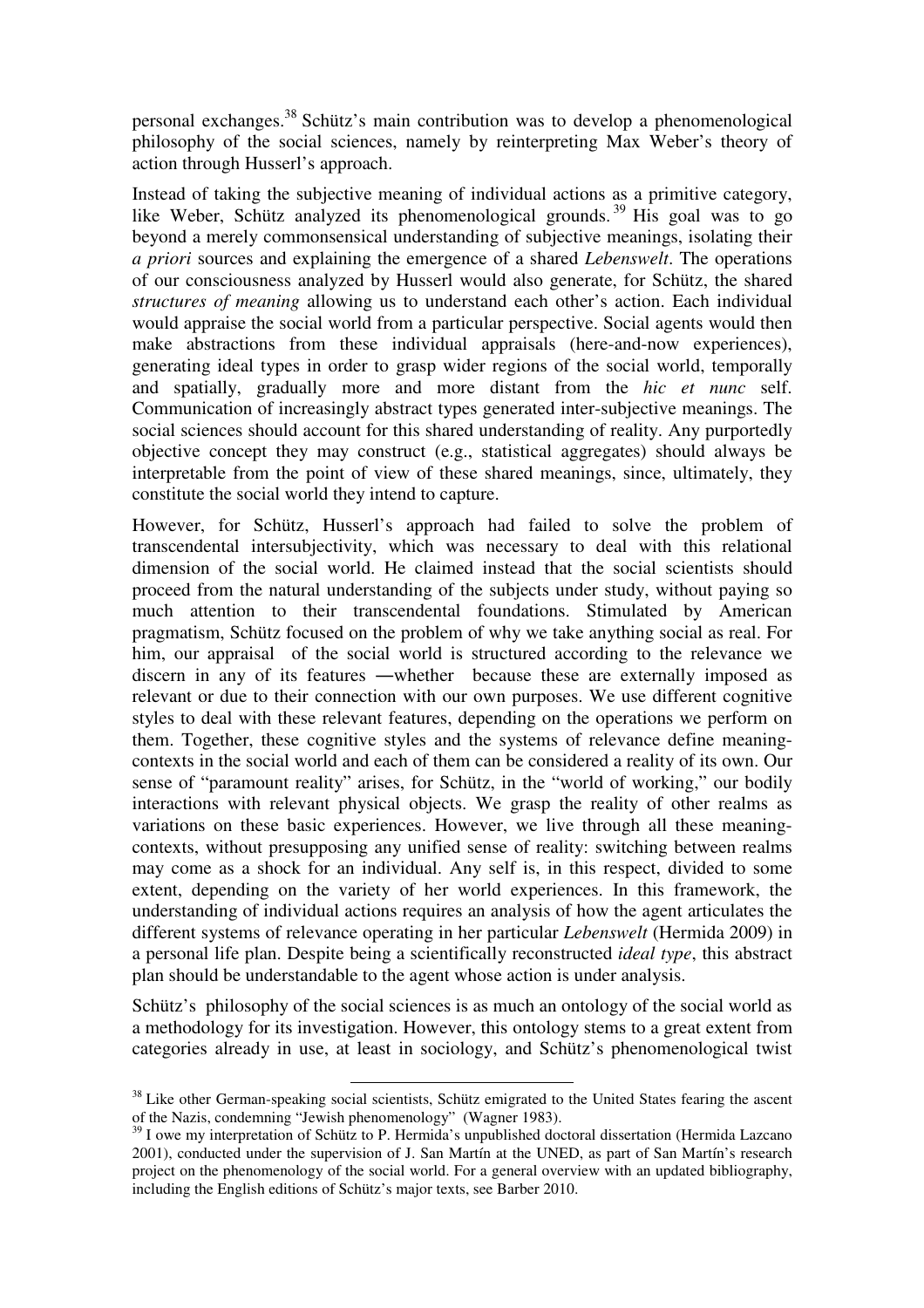was never completely at odds with the sociological mainstream. Nonetheless, up to the present day, there has never been a mainstream Schützian social science, if we judge it, at least, by the content of the various compilations on the topic.<sup>40</sup> We may guess that Schütz never succeeded in bringing phenomenology closer to standard approaches in social theorizing. And the problem may, again, have been that the flavour of Schütz major categories was still aprioristic. The most successful research program stemming from Schütz's legacy is ethnomethodology, which, however, loses the phenomenological aspiration to objectivity and universality.

Originating in the 1960s with Harold Garfinkel's seminal contributions (followed promptly by Harvey Sacks and Aaron Cicourel, among others), ethnomethodology constitutes a broad and reasonably well-established research program in sociology $4^{\frac{1}{4}}$ . However, the possibility of finding some sort of methodological or genealogical unity in this program is widely contested by its own practitioners, making it scientifically questionable for analytical philosophers of the social sciences. Since ethnomethodologists themselves question the idea of science promoted by these latter figures, this is not a debate in which progress can be expected. Even from a phenomenological standpoint, ethnomethodology may seem too radical, despite the debt Garfinkel acknowledged he had to Husserl, Schütz and Gurwitsch, challenging at the same time their misunderstanding of actual scientific practice.

Ethnomethodology is usually presented as the study of any kind of ordinary practice, trying to capture its *order* as it emerges from the activities of the participants. However, this ethnomethodological *lifeworld* cannot be more different to Husserl's or Schütz's: the aim is not to discern general eidetic or meaning structures, but rather to grasp the here-and-now arrangements the agents generate in their everyday activities. In ethnomethodology, action is not understood from abstract ideal types. The sense of reality that the participants "naturally" share can be questioned in order to apprehend it (e.g., in the famous disruption experiments conducted by Garfinkel), but this does not lead to a superior phenomenological appraisal of its foundations. Ethnomethodology deals with "haecceities," not with *ideal* structures.

Equally diverse, though perhaps less successful among social scientists than ethnomethodology, and also partially inspired by phenomenology is the *embodied* approach to cognitive sciences advocated in such diverse fields as ecological psychology, behavior-based AI or dynamic systems theory, to name just a few.<sup>42</sup> Whereas in the mainstream approach models of cognitive activities involve some sort of computational manipulation of representational inner states, as if it were a game of chess, embodied models of cognition treat them more like a game of pool, in which you need to take into account real-time physical interactions. In the case of human decisions, models should consider our sensorimotor interaction with a given environment plus our social interaction with other agents. All this is conceived of as a continuous process that should be modeled (and explained) as such: i.e., describing the range of changes that the agent-cum-environment system experiences over real time. In principle, there is no need

<sup>&</sup>lt;sup>40</sup> See, for instance, Embree 1999 or Psathas 2004. Perhaps the most successful Schutzian approach was Berger & Luckmann 1966

<sup>&</sup>lt;sup>41</sup> There are many surveys on ethnomethodology. Here, I have used Atkinson 1988, Maynard & Clayman 1991, Lynch 1999 and 2007. On the connection between phenomenology and ethnomethodology, see Psathas 1999 and, for a witness account, Garfinkel & Liberman 2007 and Garfinkel 2007.

 $42$  For a recent overview, see Calvo & Gomila 2008. One already classical contribution is Hubert Dreyfus (1972, 1992) phenomenologically inspired critique of artificial intelligence: see Kenaw 2008 for an updated presentation.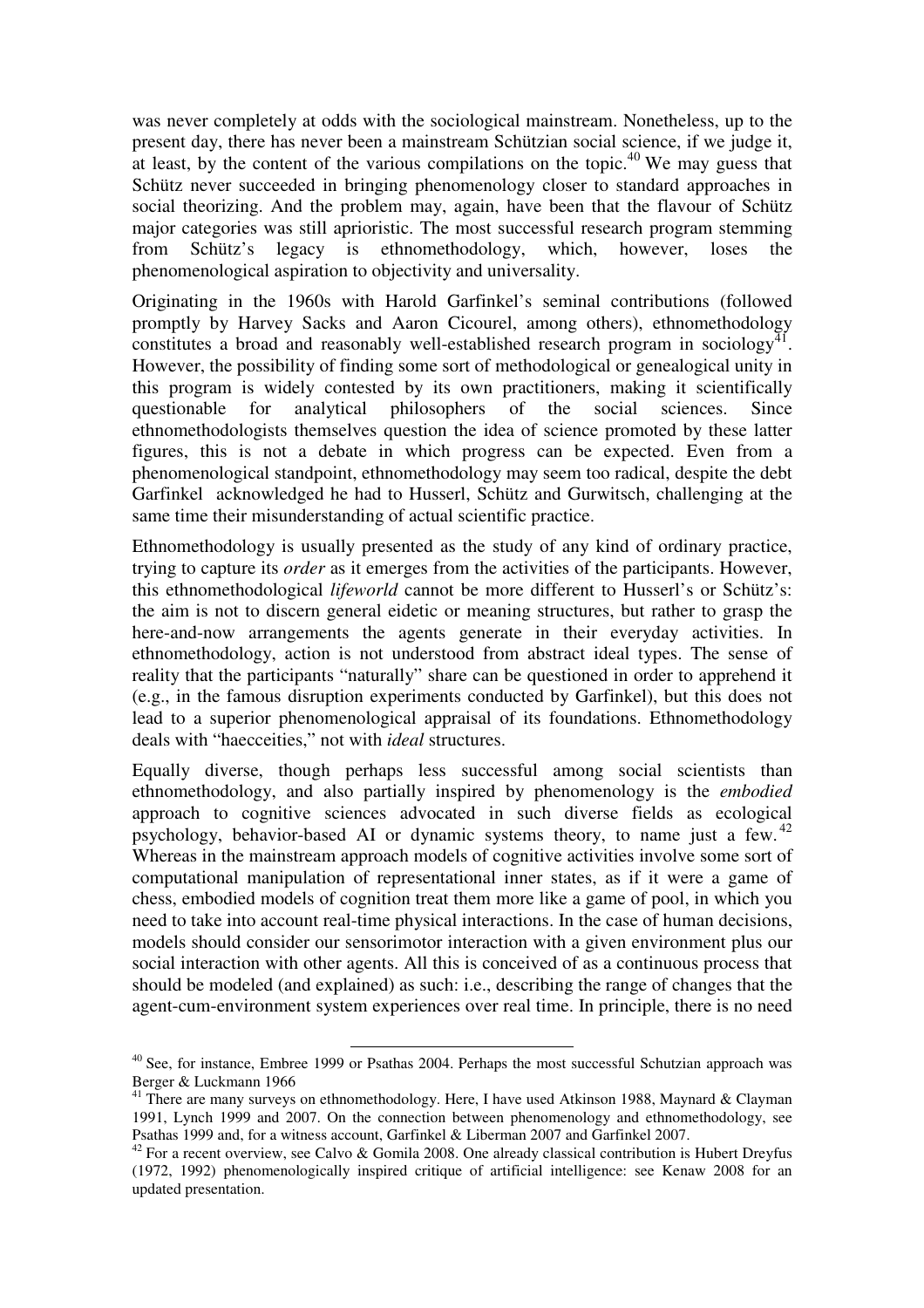to invoke standard mental representations or a global plan of action. This certainly departs from standard intentional explanations in the analytical social sciences, where beliefs and desires alone account for decisions via expected utility theory.

Perhaps the most significant phenomenological trait in this literature lies in the claim that perception, rather than a passive reception of external information, is an enactive process inseparable from action.<sup>43</sup> When applied to action, Shane Gallagher (2005) has argued for an embodied alternative to standard theories of mind, in which we would not need belief or desire attribution to understand each other's actions. This understanding would often be primary, originating in body expressions that we would apprehend directly through perception without mental representations (as in the standard theories of mind).

However, we should note that the success stories of this emerging paradigm come mostly from studies of the lower levels of cognitive activity, whereas at higher levels (e.g., semantics or social interaction), empirical evidence is less compelling or, at least, it is open to a more traditional interpretation. Ultimately the question whether it is possible to exhaustively identify an agent's experience and the underlying sensorimotor exercise, as a fully embodied approach would require, remains a moot point. And it remains to be seen how coherent this is with the phenomenological view.

In conclusion, in phenomenology we find a conception of subjectivity that goes beyond the belief-desire analysis of intentionality prevailing in mainstream social science. For Husserl, we are able to grasp in our consciousness essential structures defining the social world, despite its cultural particularities. These structures also support, in Schütz's view, the meaning of our actions, providing patterns for their analysis. A substantial minority of social scientists has found inspiration here for their approaches Nonetheless, phenomenology is philosophically built up on *a priori* grounds that are often in conflict with the empiricist vein most common in social research, as we saw with San Martin's indictments against relativism as a sort of professional philosophy of cultural anthropologists. We have equally seen how the success of ethnomethodology owes much to the nominalistic deflation of phenomenological *a prioris*. As of today, the phenomenology of the social sciences should still strike a balance between Husserl's original normative project and the actual practices of scientists that it should engage with.

# 4. Foucault

It is an open question whether Michel Foucault was more a philosopher or a social scientist/theorist (e.g., Farrell 1989).<sup>44</sup> Historians were probably the first to appreciate that his work involved a new approach to their discipline.<sup>45</sup> And, indeed, Foucault's claims are grounded more on compelling accounts of the most diverse episodes of the past than on purely conceptual arguments ―which are often confined to short, sometimes occasional, pieces. Hence, Foucault has no explicit philosophy of the social sciences but, nonetheless, we find a philosophical history of several psychological and economic ideas in his works. Even if historians of these disciplines usually do not find such narratives consensual, their conceptual articulation has provided inspiration for research in a number of social disciplines. In this brief section, I will try to present

<sup>&</sup>lt;sup>43</sup> Classical phenomenologists provide various conceptual foundations for this claim: see Gallagher 2005 for a review.

<sup>44</sup> I am grateful to Thibault Le Teixier, José Luis Moreno Pestaña, Christopher Payne and Iara Vigo de Lima Onate for their comments on this section.

<sup>45</sup> See, for instance, Veyne 1996, Potte-Bonneville 2004.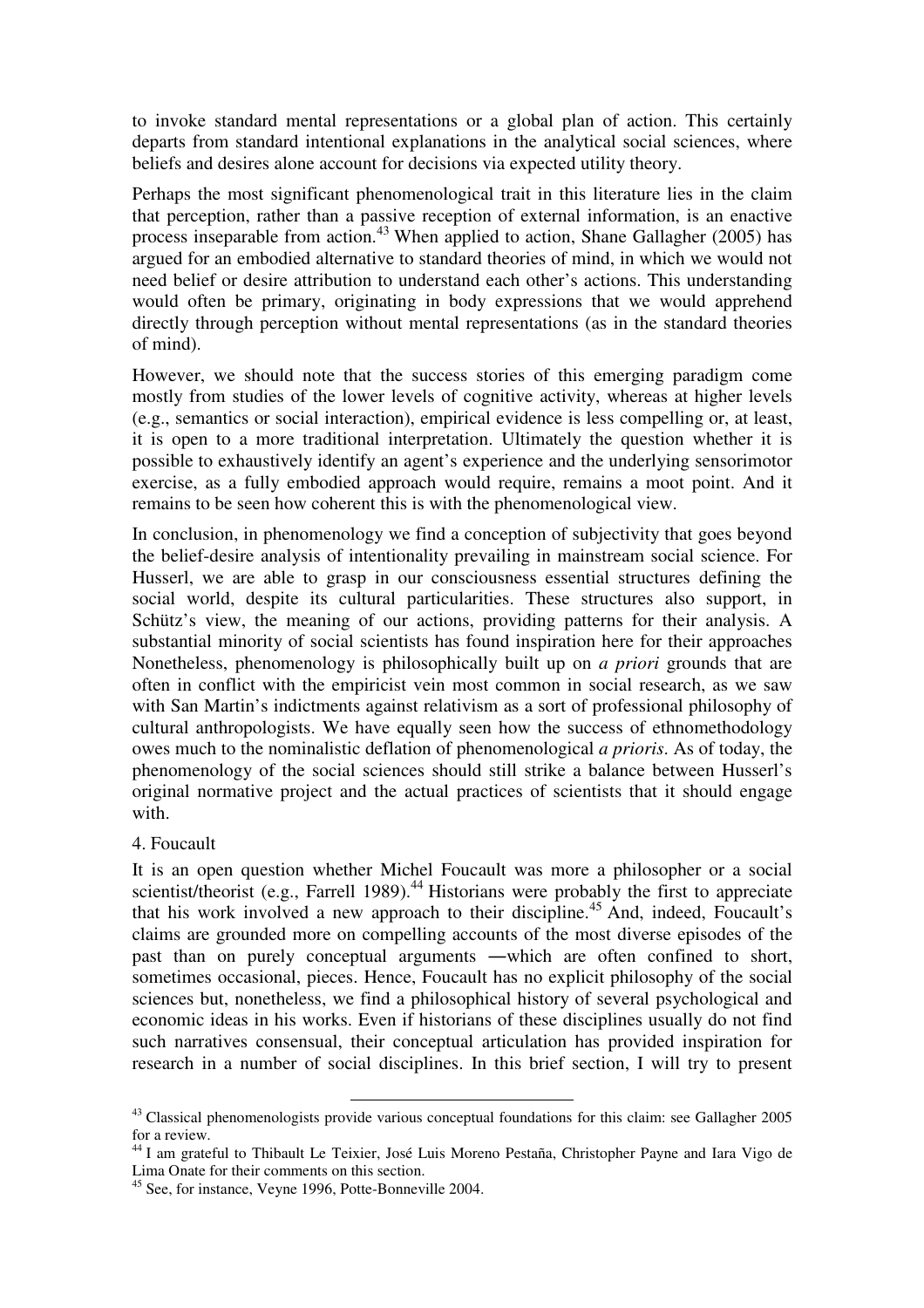Foucault's key ideas on the social sciences as they appear in two of his major works, trying to separate the influential parts from a number of claims that already seem outdated.

Foucault's earliest appraisal of what we would today call social science took place in the 1940s<sup>46</sup>: in 1949, he obtained a degree in psychology, taught it at the *École Normale* and even acquired some clinical practice. The psychology that Foucault learnt was a mixture of psychoanalysis, phenomenology and some experiments and tests. Despite this initial interest, Foucault proved to be sensitive to the arguments questioning the scientific status of psychology that proliferated in the Parisian  $1950s$ .<sup>47</sup> A common thread in these critiques was the *conceptual confusion* of psychology, as judged by comparison either with *true* sciences or *good* philosophy. E.g., at this point Foucault showed sympathy for the approach of George Politzer, for whom Marxism provided a standard for science and philosophy alike. For Politzer, psychologists did not know how to articulate the physiological basis of mental disorders with their social roots and only a Marxist analysis of the articulation of these two dimensions would provide the grounds for a truly scientific psychology. Gaston Bachelard or even Maurice Merleau-Ponty adopted different epistemic standards but argued against psychology along the same lines. Over the 1950s and the early 1960s, Foucault was equally critical of the theoretical confusion of psychology in a series of minor (and a few major) pieces on psychology. Gradually, he lost interest in adopting a positive philosophical position about what psychology should be and opted instead for exploring the origins of its (illfounded) concepts.

In 1966, in *The Order of Things* (1970) Foucault generalized this skepticism to the *human* sciences (*sciences humaines*), including here "some admixture of psychoanalysis and ethnography, certain kinds of literary analysis and various reflections of a Marxist origin" (Hacking 2002, p. 78). All these disciplines would analyze the representations we unconsciously live by, beyond our natural constraints. Focusing on representations was just a consequence of Foucault's main thesis about knowledge: namely, that it depends on our understanding of the nature of signs (particularly linguistic signs) used to formulate truths of each moment of history. *The Order of Things* is a general exploration of how signs were understood in several disciplines throughout history. According to Foucault, philosophy had traditionally dealt with conscious representations, but by the late  $18<sup>th</sup>$  century, we came to accept that we were using representations that we could not access consciously. The human sciences emerged to study these, importing concepts and quantitative approaches from the natural sciences and restating traditional philosophical topics in purportedly positive terms. Foucault claimed that such an epistemic enterprise was bound to fail: the human sciences could never be real sciences, because it was impossible to turn every unconscious representation into a conscious one.<sup>48</sup>

Again, Foucault's skepticism was not based on an explicit analysis of the performance of their theories or methods ―i.e., a philosophy of science. He opted instead for a genealogical theory of knowledge, aimed at exploring the representational standards underlying these theories and methods as they had emerged historically. For Foucault, these standards would be part of a system of conceptual possibilities (a *episteme*), that

 $^{46}$ In this paragraph, I follow the sociological reconstruction of Moreno Pestaña 2006.

 $47$  It is tempting to apply here the same principles that M. Kusch used to reconstruct the German debates on psychologism in the late  $19<sup>th</sup>$  century, namely as a defensive professional reaction on the part of philosophers: see Kusch 1995.

<sup>&</sup>lt;sup>48</sup> I owe my understanding of *The Order of Things* to pieces compiled in Hacking 2002 and, more systematically, to Gutting 1989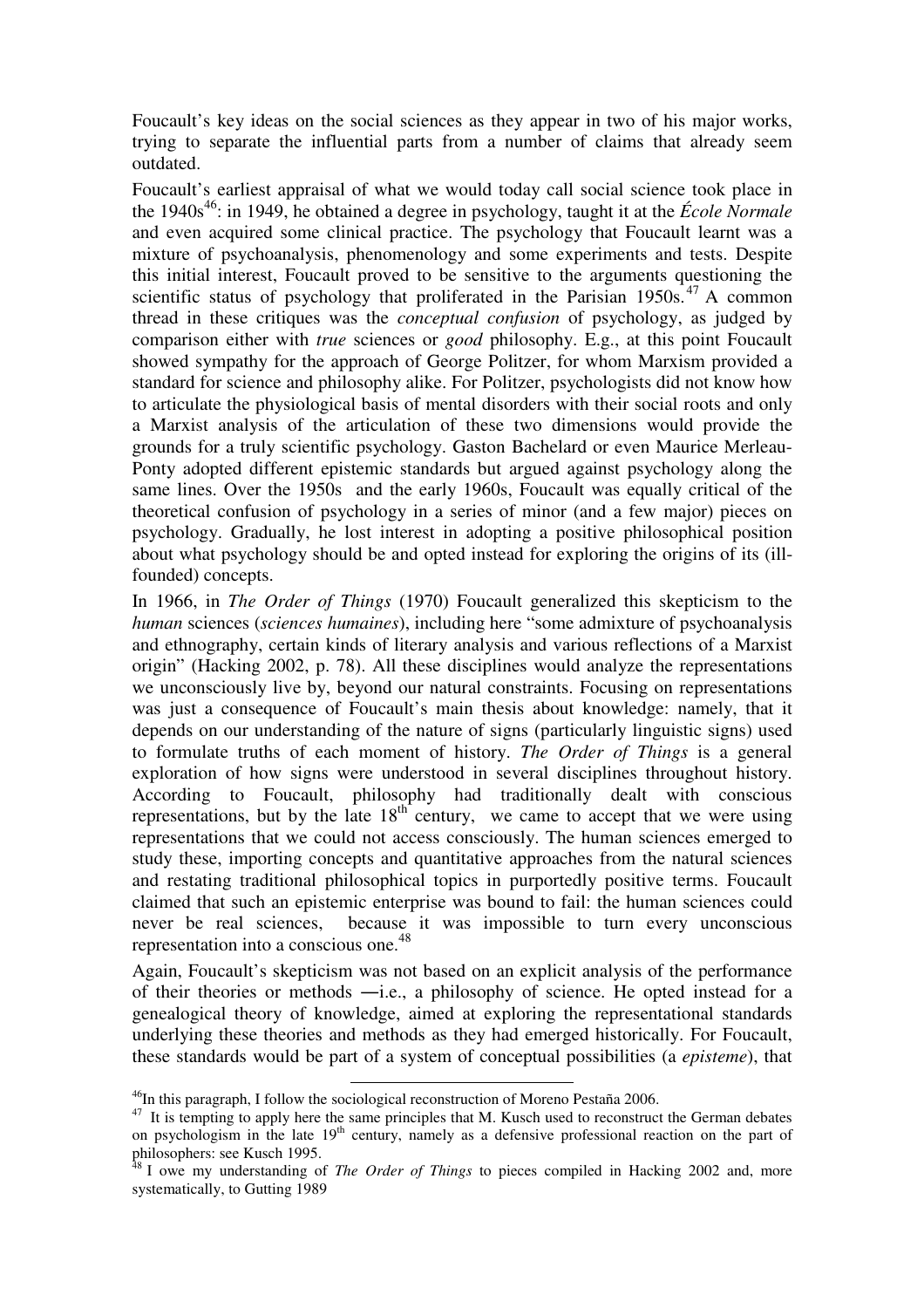each discipline (and each approach within each discipline) exploits for its own purposes. This system would constitute a kind of "historical *a priori*" implicitly assumed by all the proto-social scientists studied in *The order of things*. Foucault did not take sides with any of the epistemic alternatives they explored, but rather documented the difficulties all these disciplines found in defining their conceptual categories. In his interpretation, such difficulties would stem from the very articulation of our modern *episteme*: unlike in previous ages, we assume that human beings create every representation, but since the creator cannot be totally included in any of them, there is always something left out. Representations, as studied by the social sciences, are thus intrinsically limited and, as long as the modern *episteme* holds, social research will remain scientifically unaccomplished.

This part of Foucault's approach to the social sciences never gained wide philosophical currency, even among Foucauldian scholars: on one hand, reconstructing entire epistemes along Foucault's lines might have seemed excessively demanding to many<sup>49</sup>; on the other hand, the analyses of particular disciplines presented in *The Order of Things* failed to convince the competent scholars of their cogency, partly because of Foucault's exclusive emphasis on representations.<sup>50</sup> As Hacking put it (2002, p. 77), it might have been the first and last masterpiece of its kind.

However, Foucault's method, his so-called *archaeology of knowledge*, inspired many analyses of various social disciplines. In order to reconstruct these shared epistemes, Foucault focused not only on the masterpieces in each discipline, but on all sorts of minor works and *grey literature* used in actual practices. His assumption, again, is that epistemes emerge from the interaction of entire communities, rather than from the contribution of any outstanding individual. The participants in these interactions are not intentionally promoting any part of the episteme: unaware of its very existence, they unconsciously play by its rules. The reconstruction of the episteme, then, should not pay attention to the intentional meaning of any statement: there might well be no coherent view in any particular individual. The archaeologist of knowledge should try to extract it from multiple sources as it literally emerges in them in the historical process. Citing Hacking again (2002, p. 83), "Foucault propounds an extreme nominalism: nothing, not even the ways I can describe myself, is either this or that but history made it so." Such a nominalistic approach to historical records prevails today among many historians of science, preventing them from making the generalizations philosophers would expect.

Another influential part of Foucault's legacy is the political consequences of this nominalism. History makes things the way they are through relations of power operating in the very interaction of individuals, rather than imposed from above. It does not arise from the plans of particular agents or groups, since they are "made" in the same process. These agents use the social sciences to pursue their goals, giving rise, collectively and unintentionally, to relations of power: people extend and legitimize their grip on other people through scientific discourses that can be mobilized according to different strategies; but science can also help to resist someone else's impositions. Again, we will not find in Foucault a cognitive account of such discursive grips, skeptical as he was of psychology, but a thorough and compelling documentation of these power-plays in the most diverse context. Foucault adopted a positive tone in his analyses; personally, he was quite critical of a number of disciplinary institutions (e.g.,

 $49$  For a general discussion of a Foucauldian approach to science studies, see Kusch 1991.

<sup>&</sup>lt;sup>50</sup> See Leary 1976 for an early review essay. My assessment is based mainly on the fate of Foucault's approach in economics (paradoxically, not a proper human science in *The Order of Things*): see Lallement 1984, Amariglio 1988, Birken 1990; see also Vigo de Lima Onate 2010 for a general assessment. Tribe 1978 is usually considered as the best example of Foucauldian analysis in this field.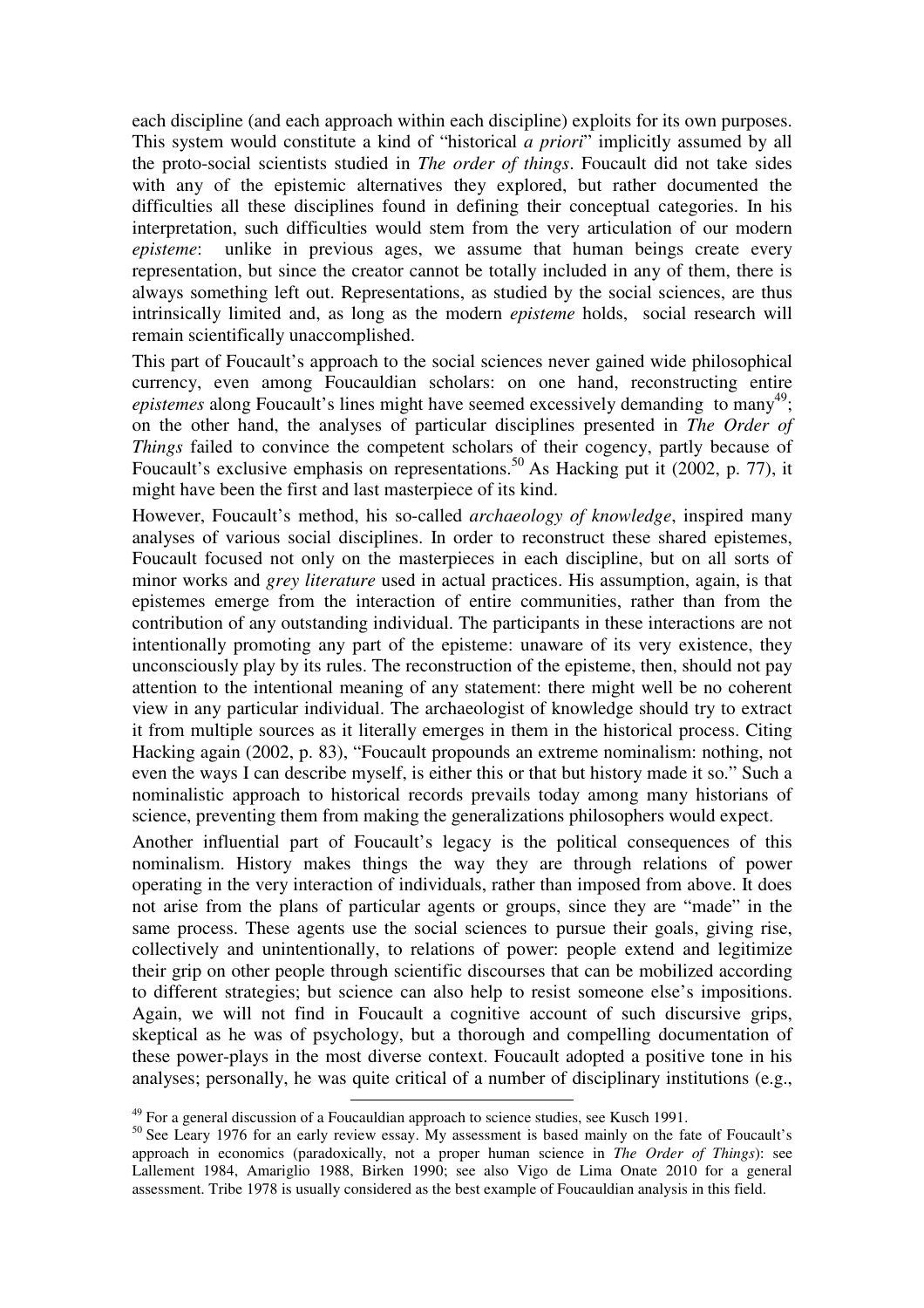prisons), but he did not advocate for a particular alternative.<sup>51</sup> Once again with Hacking, once you establish there is no human nature, there is no salvation to promote: each practice creates its own dangers and the archaeologist of knowledge can only make their origin explicit.

In addition to this methodology for the historical study of the social sciences, there is another Foucauldian contribution that we should consider here. Namely, his concept of *governmentality*, paradigmatically presented in his 1978-1979 lectures in the Collège de France on *The Birth of Biopolitics* —edited only 25 years later: Foucault 2008.<sup>52</sup> With this concept, Foucault tried to capture the way a body of knowledge allows actual government. I.e., the articulation of the *episteme* shared by practitioners and theoreticians, from which ideologies, political agendas, discourses, social engineering techniques, etc., stem. Despite such a broad definition, the concept of *governmentality* is gaining increasing currency among scholars studying politics in various fields, perhaps because it pointed in a novel way to the interplay of theory and practice. As Francesco Guala (2006) once noticed, Foucault was probably trying to capture (although not exclusively) what we now call, after Donald MacKenzie, the *performativity* of the social sciences. I.e., the different roles they play when they become part of the social process they intend to analyze. Sometimes the participants in these processes use concepts from a given theory (*generic performativity*) in their discourse. *Effective performativity*  occurs when, as a result of that use, something happens in the process they are involved in. Finally, what MacKenzie calls *Barnesian performativity* refers to those instances in which practical use of an aspect of a given theory makes the process under analysis more like its theoretical depiction.<sup>53</sup>

In *The Birth of Biopolitics* Foucault explored how certain varieties of economic theory came to articulate the *neoliberal art of government*, namely governing through markets. Unlike classical liberalism, neoliberal economists understood that market competition required government intervention, to monitor and maintain it. They constructed theoretical arguments in order to justify this intervention, appealing mostly to its efficiency as compared to other forms of social organization. Foucault documented the emergence of some of these arguments and their practical uses, suggesting (rather than showing) their performative effects: neoliberal government of actual markets made them come closer to the theoretical models of neoliberal economists. Foucault thus posed a dilemma for the philosopher of economics: we can only discuss the truthfulness of an economic model once reality starts being reformed to match it.

I think it is fair to conclude that Foucault certainly succeeded in pointing out a number of philosophically interesting issues in the history of the social sciences, documenting them in detail. His studies provide paradigms that have been widely imitated and will probably continue to be imitated.  $54$  It is open to discussion, though, whether his

<sup>&</sup>lt;sup>51</sup> Foucault often changed sides in politics throughout his career and, despite the widespread image of a philosophical rebel, the precise nature of his own political commitments —that were many, particularly in the 1970s― is still under discussion: see Moreno Pestaña (forthcoming)

 $52$  More precisely, Foucault discussed the concept of governmentality in a number of places  $-e.g.,$ Foucault 2007―, but for the sake of simplicity I will just focus on Foucault 2008. For a general discussion on the implications of this work for the social sciences, see Cohen 2010. On Foucault's general view of the history of liberal and neoliberal economics at this point, see Grenier & Orlean 2007 and Steiner 2008. A wonderful Foucauldian study of British neoliberalism is Payne 2010.

 $53$  For the definitions, see MacKenzie 1996, pp. 16-14. For an alternative approach to the same phenomena, more directly connected to Foucault's approach, see Hacking 1999.

 $54$  A sample of recent Foucauldian monographs on various disciplines could include: Berns 2009, McKinlay & Starkey 1998, Miller & Rose 2008, Napoli 2003, Rose 2006.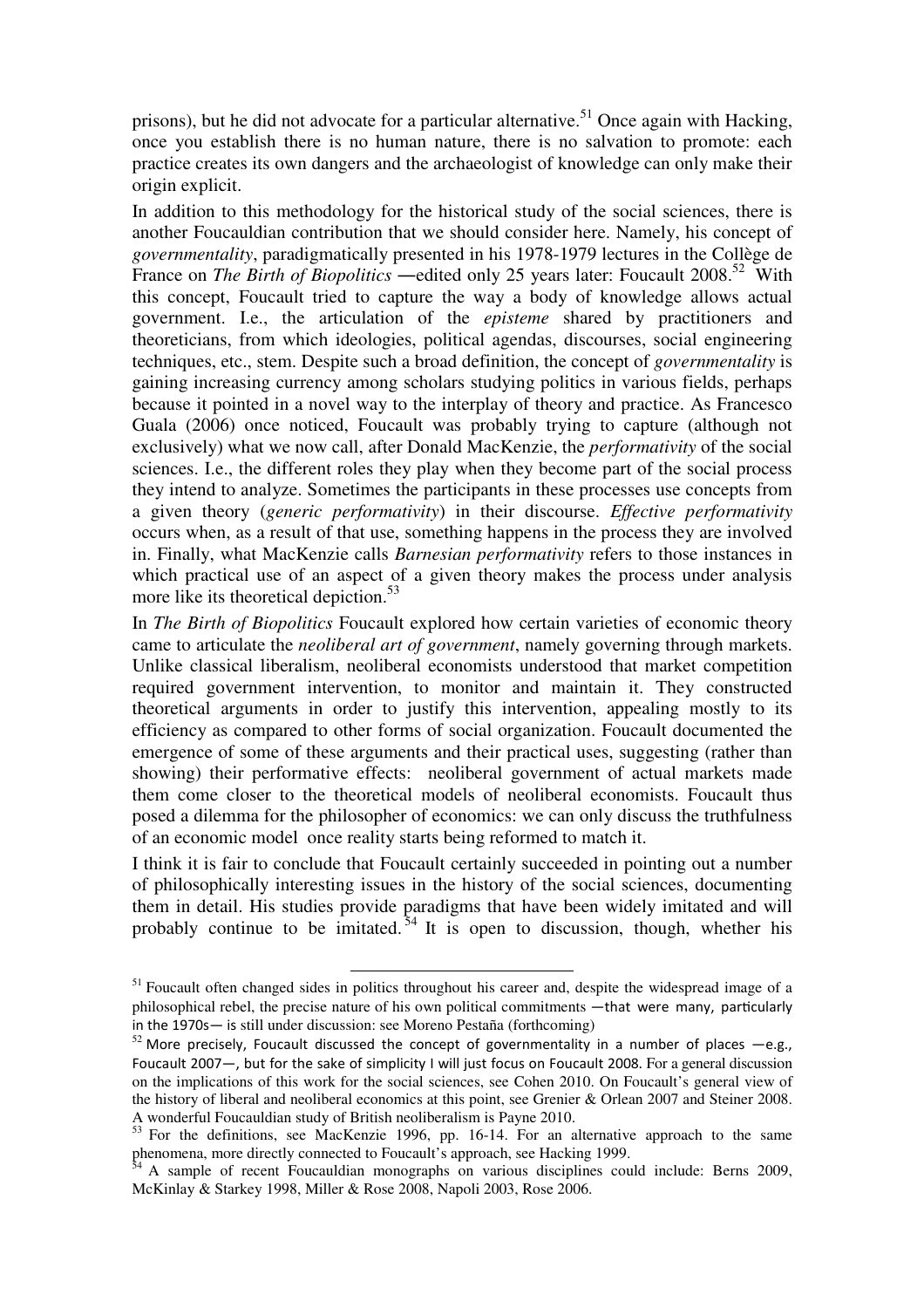nominalism can be further articulated into a more systematic philosophical or historiographical approach. In its present form, it has not attracted much attention among mainstream philosophers of science, but, with further developments, this may well change in the future.

# 5. Concluding remarks

The history of the social sciences shows that there is a certain continuity with philosophy. Analytical philosophers of the social sciences usually draw on the achievements of certain methods, usually mathematical approaches originating in economics. But, so far, their success has never been so outstanding as to close, once and for all, the philosophical debate about the scientific status of social research. Even if there is a mainstream in most disciplines, we often find alternative research agendas as well. Continental philosophies of the social sciences are usually tied to these alternatives, showing that it is possible to defend them on many different conceptual grounds. I guess that if continental philosophies seem attractive to many social scientists, it is because they offer the prospect of a somewhat radical reconstruction of current research practices, satisfying demands that they apparently leave unanswered. By way of conclusion, I would suggest that even if this reconstruction happens, it will probably be less radical than we would now expect from reading continental authors.

The case of Marxism, examined in section 2, illustrates this claim well. Though at some point in the late 19<sup>th</sup> century Marxism might have appeared as a contender to better established theories, it became as big as a social science could then be within a few decades. And it collapsed equally quickly. The most promising approaches to Marxism consist either of incorporating it (both philosophically and methodologically) into the analytical canon or reinterpreting its philosophical foundations, usually from a postmodern stance ―implemented, if at all, in emerging fields such as cultural studies: see Dworkin 1997. Independently of our assessment of any of these prospects, if they succeed, Marxism will be substantially transformed in a way that Marx himself would have never expected.

This has already occurred with phenomenology. Here, there has never been the illusion of an orthodoxy (or the means to sustain it), as there was with Marxism: Husserl never made a direct impact on the social scientists. It has been claimed that most qualitative or hermeneutical approaches can be traced back, genealogically, to Husserl, making phenomenology something closer to the mainstream in social research. Were this true, it would prove that phenomenology is something philosophically less substantive than we would expect it to be. Ethnomethodology illustrates how far from Husserl's idea of science a phenomenologically inspired sociologist can go. With Foucault, philosophy does not come first, here but rather emerges from rich case studies, where particular philosophical points seem to be exemplified. The possibility of generalizing them into a general paradigm for the social sciences is still under discussion. And if a full-fledged nominalist approach is ever articulated, it might be Foucauldian, but we certainly will not find it in Foucault.

Paradigms in the social sciences have been coming and going relatively quickly and, skeptical as I am now, I have no final argument to exclude continental philosophies from coming to prevail in the elucidation of the success of the social sciences. But the evidence so far suggests that, even if they do, the sort of paradigm they will account for will probably be something different than what continental philosophers would want it to be now.

# 6. References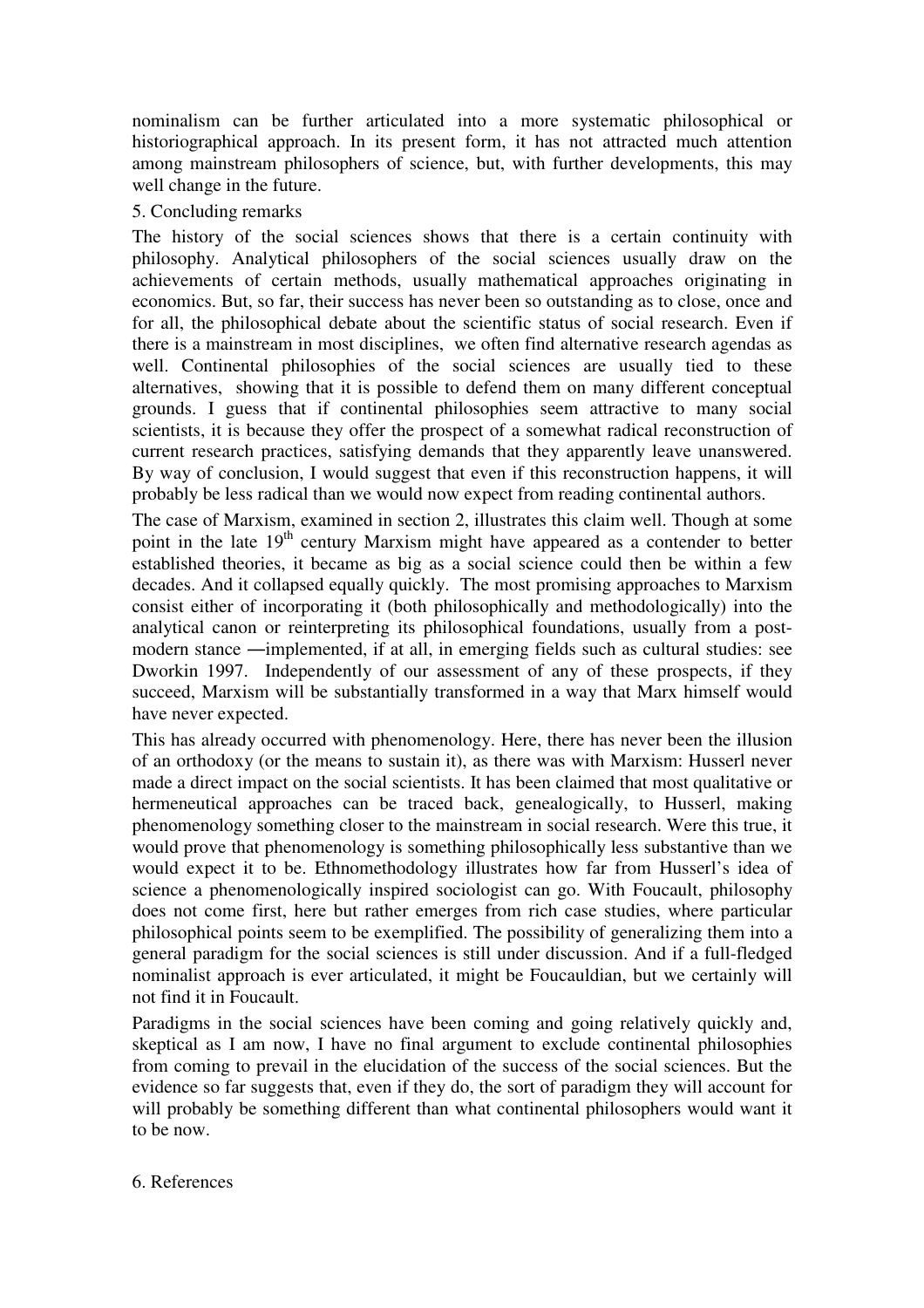Adorno, T. (1976). *The Positivist dispute in German sociology*. New York: Harper & Row.

Álvarez, J. (1991). Valor y explotación. *Arbor*, *CXL*(550), 71-92.

Amariglio, J. (1988). The Body, Economic Discourse, and Power: An Economist's Introduction to Foucault. *History of Political Economy*, *20*(4), 583-615.

Armstrong, P. (1994). The Influence of Michel Foucault on Accounting Research. *Critical Perspectives on Accounting*, *5*(1), 25-55.

Arteta, A. (1993). *Marx: valor, forma social y alienación*. Madrid: Libertarias.

Atkinson, P. (1988). Ethnomethodology: A Critical Review. *Annual Review of Sociology*, *14*(1), 441-465.

Barber, M. (2010). Alfred Schutz. In E. Zalta (Ed.), *The Stanford Encyclopedia of Philosophy (Spring 2010 Edition)*.

Berger, P., & Luckmann, T. (1966). *The social construction of reality; a treatise in the sociology of knowledge*. Garden City, N.Y.,: Doubleday.

Berns, T. (2009). *Gouverner sans gouverner une archéologie politique de la statistique*. Paris: Presses universitaires de France.

Bhaskar, R. (1998). *The possibility of naturalism : a philosophical critique of the contemporary human sciences*. London ; New York: Routledge.

Bhaskar, R., & Callinicos, A. (2003). Marxism and Critical Realism: A Debate. *Journal of Critical Realism*, *1*(2), 89–114.

Birken, L. (1990). Foucault, Marginalism, and the History of Economic Thought. *History of Political Economy*, *22*(3), 557-69.

Blackledge, P. (2006). *Reflections on the Marxist theory of history*. Manchester: Manchester University Press.

Bouchindomme, C. (2002). Une querelle de famille I. Aux sources de la controverse entre Apel et Habermas. In R. Rochlitz (Ed.), *Habermas. L'usage public de la raison* (pp. 31-65). Paris: PUF.

Bueno, G. (1978). Determinismo cultural y materialismo histórico. *El Basilisco*, 4, 4- 28.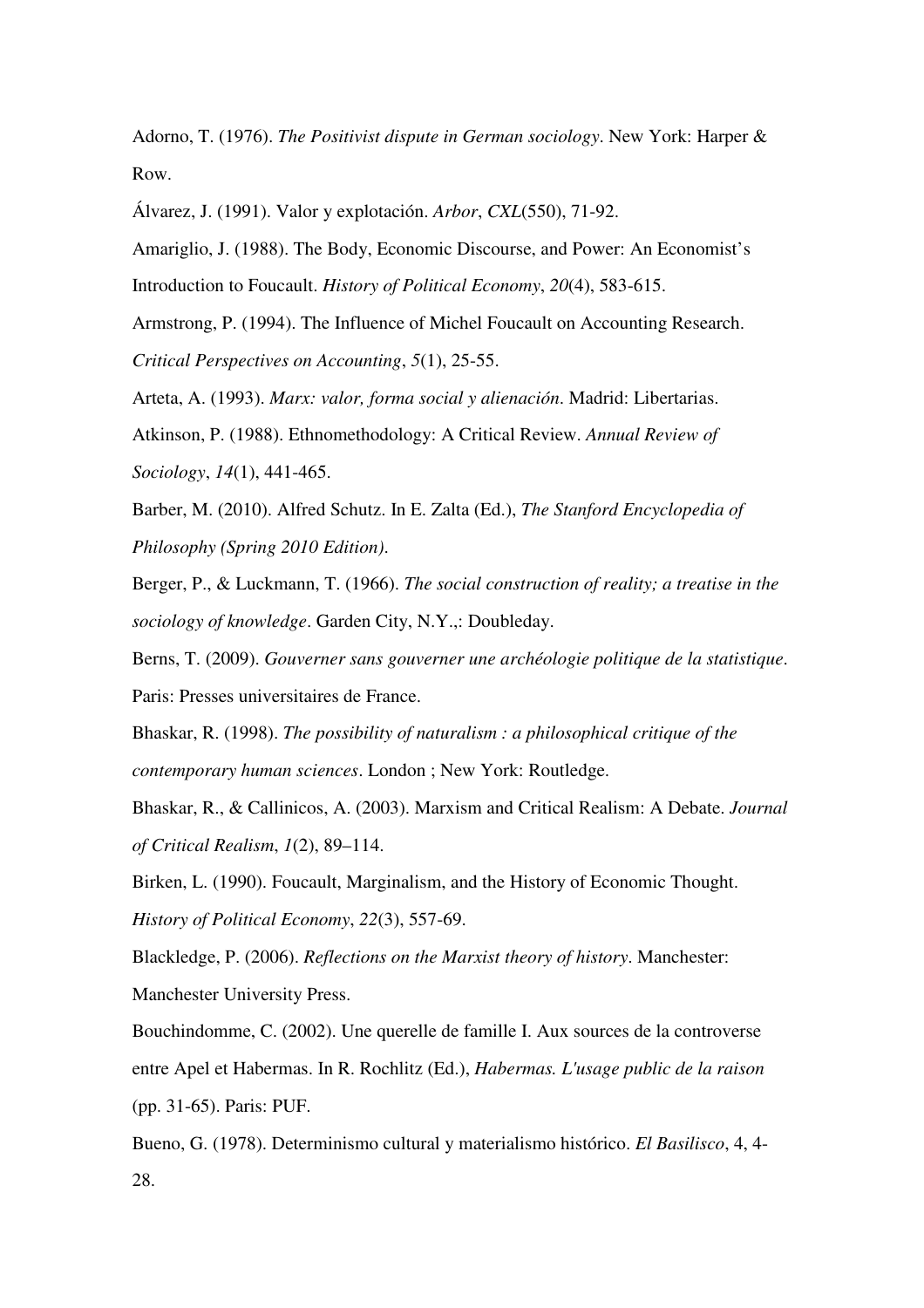Bueno, G. (1991). *Primer ensayo sobre las categorías de las "ciencias políticas"*. Logroño: Cultural Rioja.

Calvo, P., & Gomila, A. (2008). *Handbook of cognitive science: an embodied approach*. Oxford: Elsevier.

Cancian, F. (2009). *What are norms? A study of beliefs and action in a maya community*. Cambridge: Cambridge University Press.

Carver, T. (1998). *The postmodern Marx*. University Park, Penn.: Pennsylvania State University Press.

Carver, T. (2003). Marx and Marxism. In T. Porter & D. Ross (Eds.), *Cambridge* 

*History of Sciences: The Modern Social Sciences* (Vol. 7, pp. 183-201). Cambridge;

New York: Cambridge University Press.

Cohen, G. (1996). History, Ethics, and Marxism. *Iyyun: The Jerusalem Philosophical Quarterly*, *96*(45), 71-83.

Cohen, G. (2000). *Karl Marx's theory of history : a defence*. Princeton, NJ: Princeton University Press.

Cohen, Y.Foucault déplace les sciences sociales : la gouvernementalité et l'histoire du XXe siècle. In F. Audren et al. (eds.), *Les sciences camérales*. Paris: PUF.

D'Agostini, F. (1997). *Analitici e continentali : guida alla filosofia degli ultimi* 

*trent'anni*. Milano: R. Cortina.

Davis, J. (2003). *The theory of the individual in economics : identity and value*. London ; New York: Routledge.

Dawson, D. (2002). The Marriage of Marx and Darwin? *History and Theory: Studies in the Philosophy of History*, *41*(1Using Smart Source Parsing 02), 43-59.

De Marchi, N., & Hamminga, B. (1994). *Idealization VI: Idealization in economics*. Amsterdam-Atlanta: Rodopi.

Derrida, J. (1978). *Edmund Husserl's Origin of geometry, an introduction*. Stony Brook, N.Y.; Boulder, Colo.: N. Hays ;.

Díaz Álvarez, J. (2003). *Husserl y la historia : hacia la función practica de la fenomenología*. Madrid: UNED.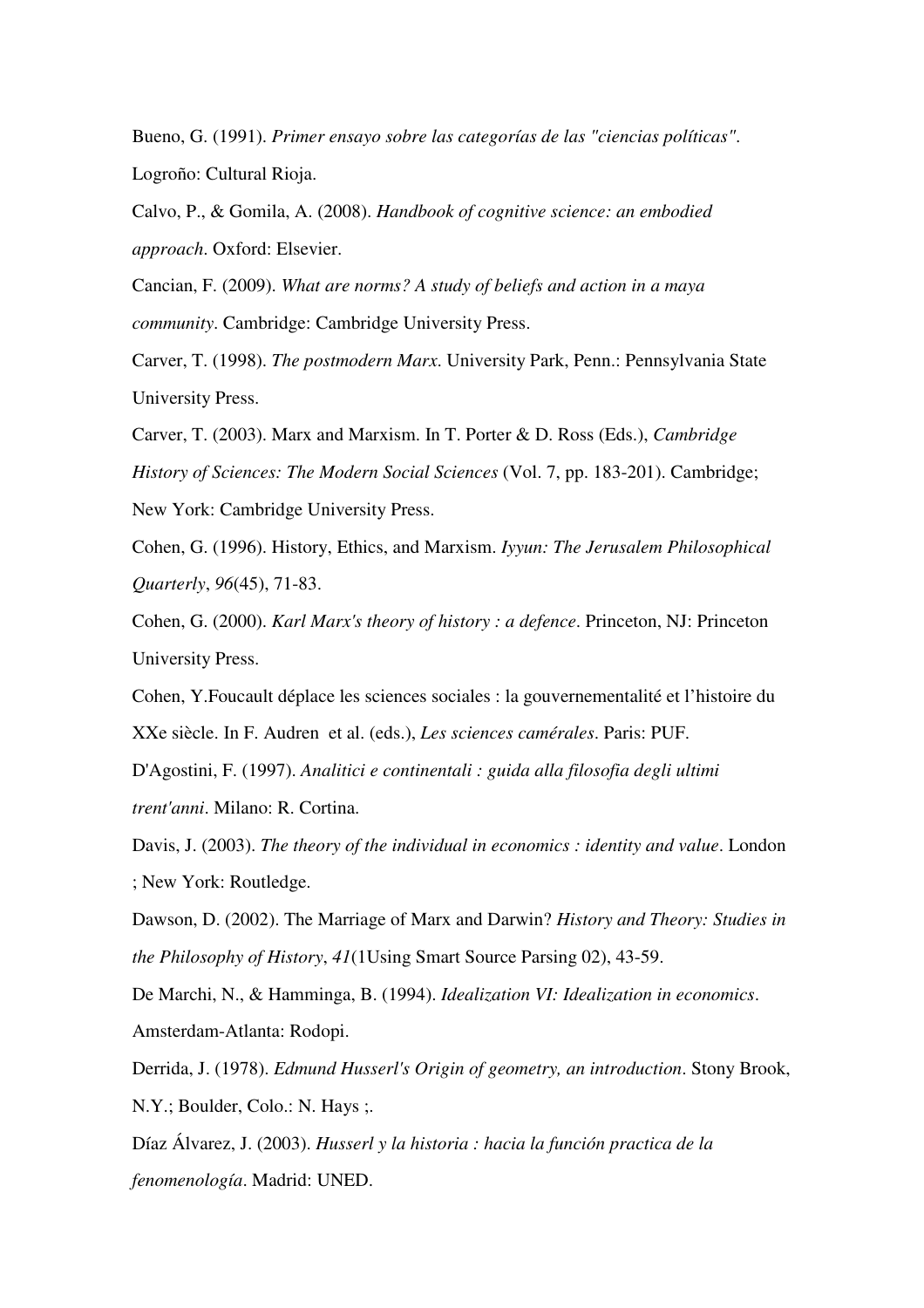Dreyfus, H. (1972). *What computers can't do; a critique of artificial reason*. New York,: Harper & Row.

Dreyfus, H. (1992). *What computers still can't do : a critique of artificial reason*. Cambridge, Mass.: MIT Press.

Dworkin, D. (1997). *Cultural Marxism in postwar Britain : history, the new left, and the origins of cultural studies*. Durham, NC: Duke University Press.

Elster, J. (1985). *Making sense of Marx*. Cambridge [Cambridgeshire] ; New York

Paris: Cambridge University Press ; Editions de la Maison des sciences de l'homme.

Elster, J. (1986). *An introduction to Karl Marx*. Cambridge [Cambridgeshire] ; New York: Cambridge University Press.

Embree, L. (1997). *Encyclopedia of phenomenology*. Dordrecht ; Boston: Kluwer Academic Publishers.

Embree, L. (1999). *Schutzian social science*. Dordrecht, Netherlands ; Boston: Kluwer Academic.

Fay, B. (2003). Phenomenology and Social Inquiry: From Consciousness to Culture and Critique. In S. Turner & A. Roth (Eds.), *The Blackwell Guide to the Philosophy of the Social Sciences* (pp. 42-64). Malden MA: Blackwell Publishing.

Foley, D., & Duménil, G. (2008). Marxian transformation problem. In S. Durlauf & L. Blume (Eds.), *The New Palgrave Dictionary of Economics*. Basingstoke: Palgrave

Macmillan. [http://www.dictionaryofeconomics.com/extract?id=pde2008\_M000400 ]

Foucault, M. (1970). *The order of things: an archaeology of the human sciences*.

London,: Tavistock Publications.

Foucault, M. (2008). *The birth of biopolitics. Lectures at the Collége de France, 1978- 79*. Basingstoke [England] ; New York: Palgrave Macmillan.

Foucault, M., Senellart, M., & Davidson, A. (2007). *Security, territory, population. Lectures at the College de France, 1977-1978*. Houndmills, Basingstoke, Hampshire ; New York: Palgrave Macmillan.

Gallagher, S. (2005). *How the body shapes the mind*. Oxford ; New York: Clarendon Press.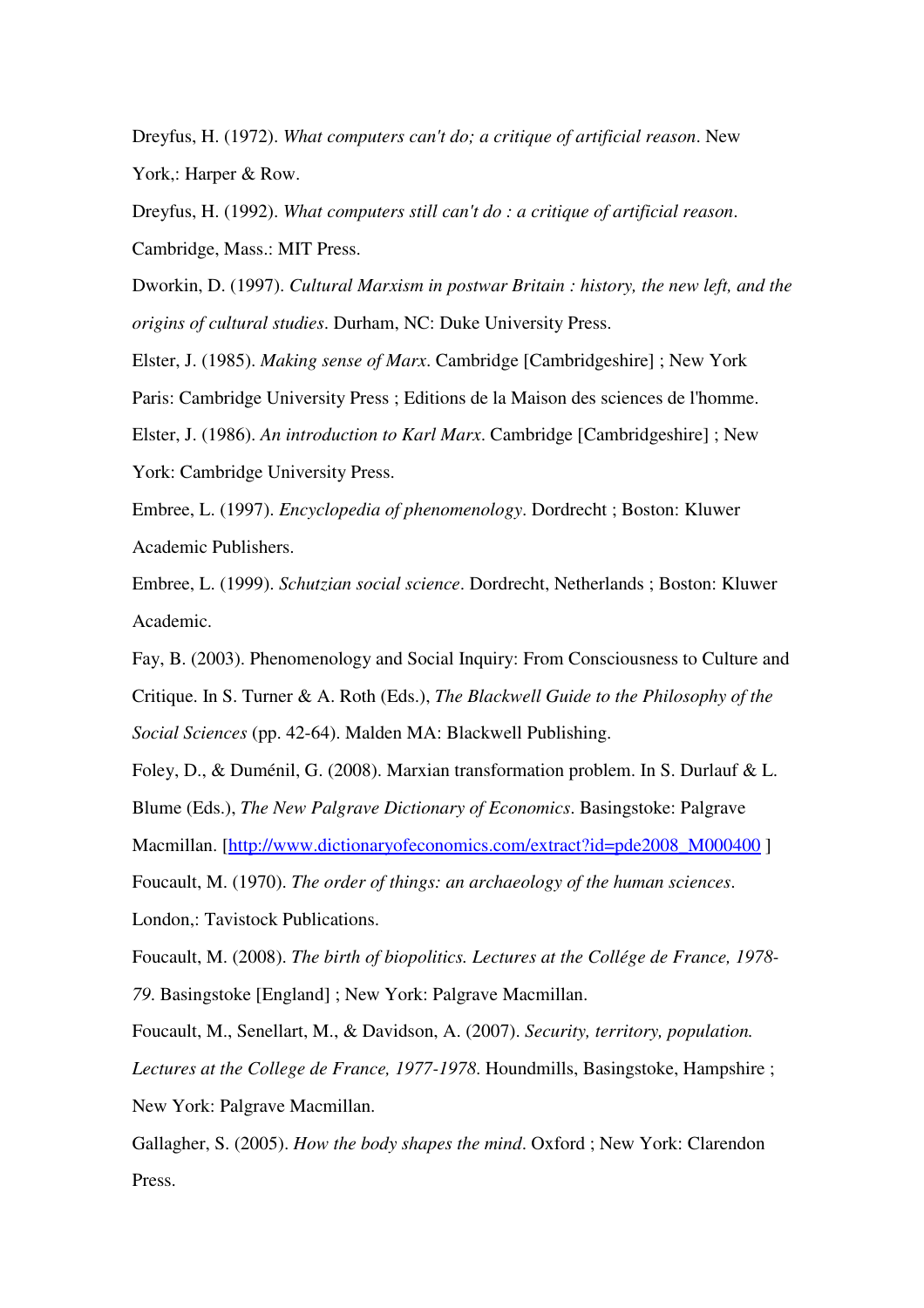Gamble, A., Marsh, D., & Tant, T. (1999). *Marxism and social science*. Urbana: University of Illinois Press.

García de la Sienra, A. (1992). *The logical foundations of the Marxian theory of value*. Dordrecht ; Boston: Kluwer Academic.

García de la Sienra, A. (2007). Idealization in the labor theory of value. In J. Brzezinski (Ed.), *The courage of doing philosophy : essays presented to Leszek Nowak* (pp. 59- 115). Amsterdam: Rodopi.

García-Bermejo, J. (2006). Sobre el individualismo metodológico. *Éndoxa*, *21*, 313- 346.

Garfinkel, H. (2007). Lebenswelt origins of the sciences: Working out Durkheim's aphorism. *Human Studies*, *30*(1), 9-56.

Garfinkel, H., & Liberman, K. (2007). Introduction: The Lebenswelt origins of the sciences. *Human Studies*, *30*(1), 3-7.

Glaser, D., & Walker, D. (2007). *Twentieth-century Marxism : a global introduction*. London ; New York: Routledge.

Gould, C. (1978). *Marx's social ontology : individuality and community in Marx's theory of social reality*. Cambridge, Mass.: MIT Press.

Grenier, J., & Orléan, A. (2007). Michel Foucault, l'économie politique et le libéralisme. *Annales. Histoire, Sciences Sociales*, *62*(5), 1155-1182.

Guala, F. (2006). Critical Notice: M. Foucault, Naissance de la biopolitique. *Economics and Philosophy*, *22*(3), 429-439.

Gutting, G. (1989). *Michel Foucault's archaeology of scientific reason*. Cambridge: Cambridge University Press.

Habermas, J. (1971). *Knowledge and human interests*. Boston,: Beacon Press.

Habermas, J. (1976). *Zur Rekonstruktion des historischen Materialismus*. Frankfurt am Main: Suhrkamp.

Habermas, J. (1984). *The theory of communicative action*. Boston: Beacon Press.

Habermas, J. (1988). *On the logic of the social sciences*. Cambridge, UK: Polity Press.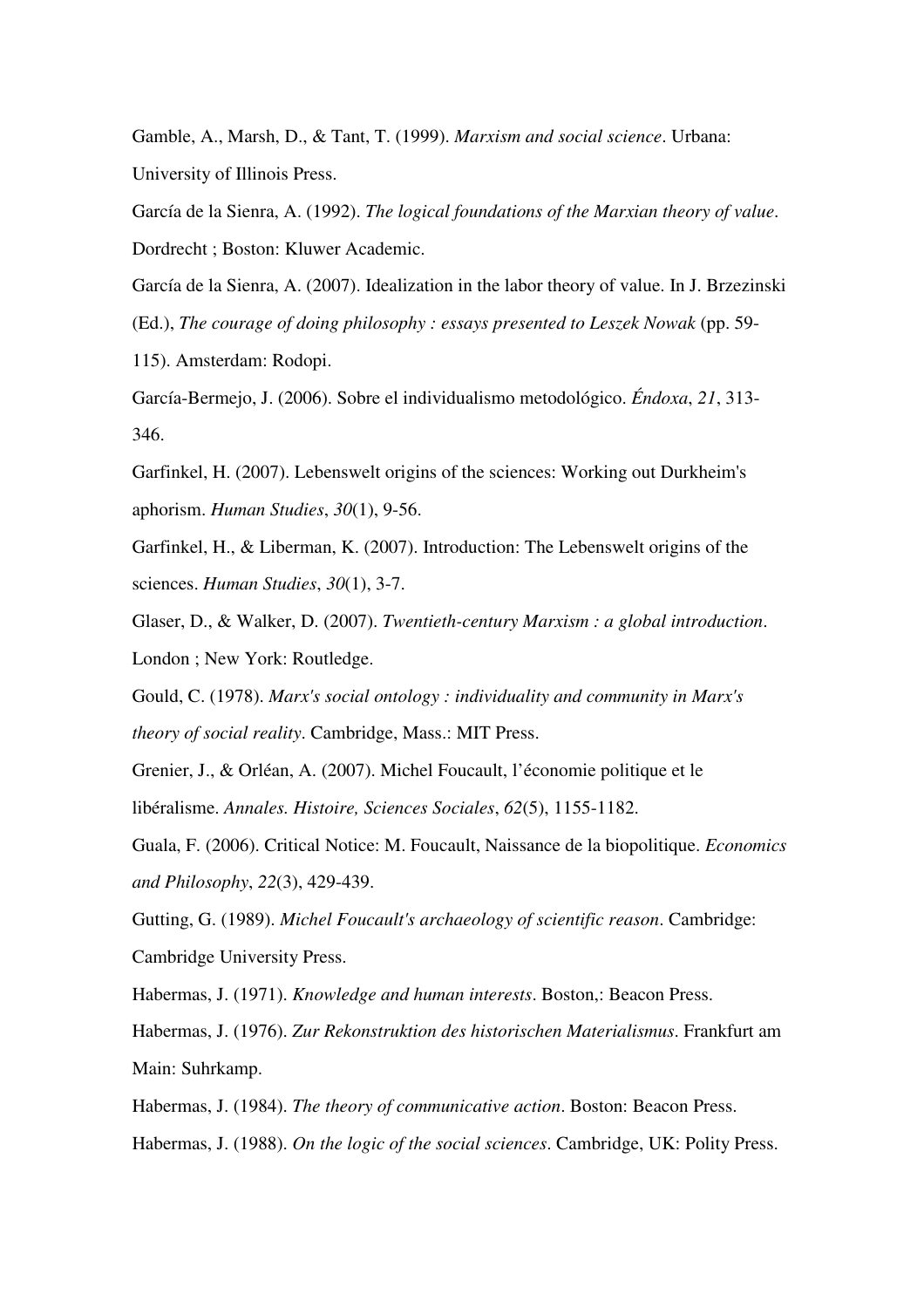Hacking, I. (1999). *The social construction of what?* Cambridge, Mass: Harvard University Press.

Hacking, I. (2002). *Historical Ontology*. Cambridge (Mass); London: Harvard University Press.

Harris, M. (1999). *Theories of culture in postmodern times*. Walnut Creek, CA: AltaMira Press.

Heath, J. (2001). *Communicative action and rational choice*. Cambridge, Mass.: MIT Press.

Hermida Lazcano, P. (2001). *Para una filosofía de la cultura. Alfred Schütz: relevancias y planes de vida en el mundo sociocultural*. Madrid: UNED.

Hermida Lazcano, P. (2009). Relevancias y planes de vida en el mundo sociocultural.

*Schutzian Research: A Yearbook of Worldly Phenomenology and Qualitative Social* 

*Science*, *1*. [http://www.zetabooks.com/new-releases/schutzian-research-vol.-1-

2009.html]

Hertz, S. (2000). Statistique de l'État et statistique mathématique. Un texte remarquable d'Emil Julius Gumbel: "Statistique et lutte de classes" (1928). In T. Martin (Ed.), *Mathématiques et action politique* (pp. 163-187). Paris: INED.

Horkheimer, M., & Adorno, T. (1972). *Dialectic of enlightenment*. New York: Seabury Press.

Husserl, E. (1965). *Phenomenology and the crisis of philosophy: Philosophy as a rigorous science, and Philosophy and the crisis of European man*. New York,: Harper & Row.

Husserl, E. (1989). *Studies in the phenomenology of constitution*. Dordrecht ; Boston: Kluwer Academic.

Kamenka, E., & Marx, K. (1969). *Marxism and ethics*. London: Macmillan. Kenaw, S. (2008). Hubert L. Dreyfus's Critique of Classical AI and Its Rationalist Assumptions. *Minds and Machines*, *18*(2), 227-238.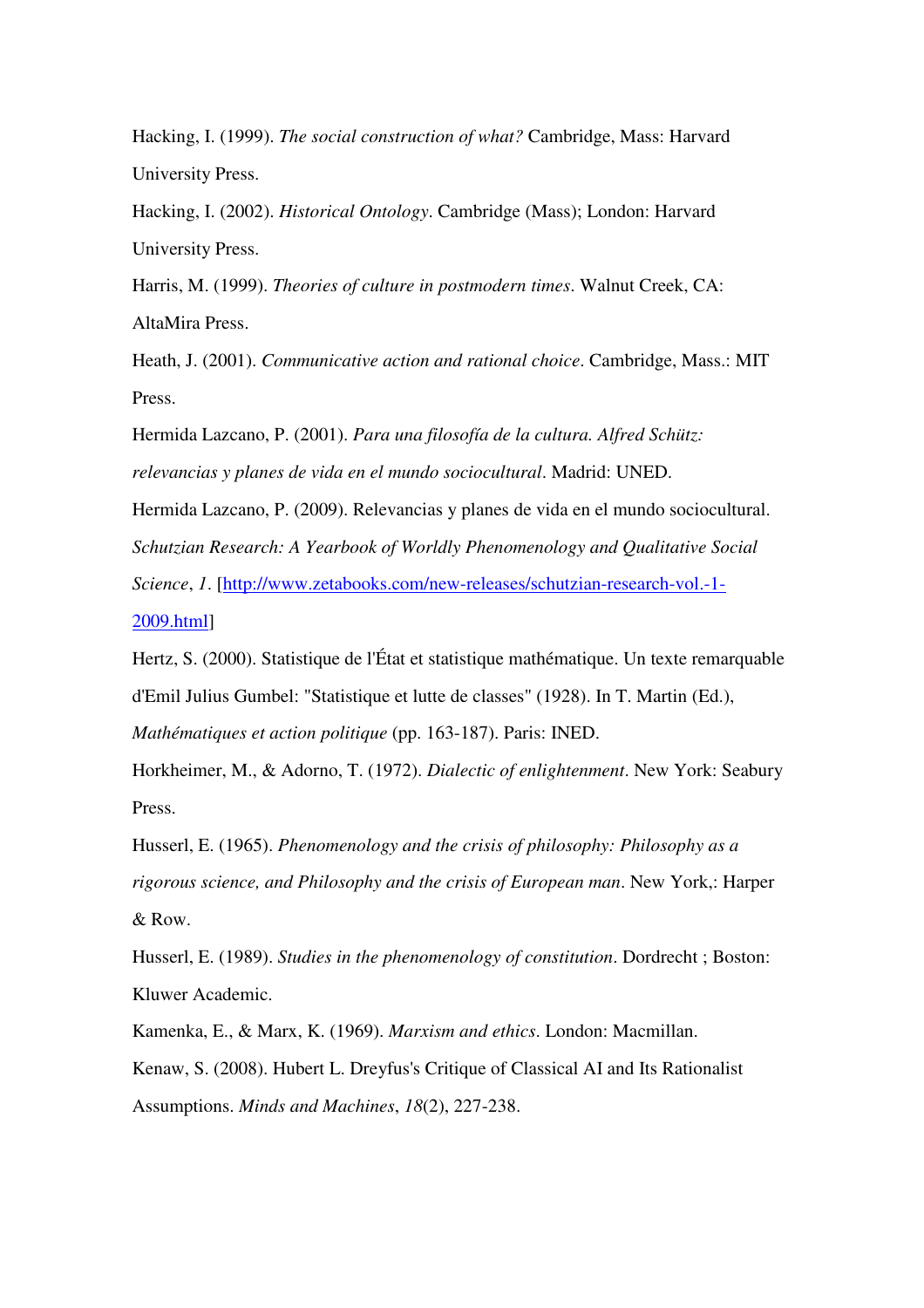Kincaid, H. (2008). Individualism versus holism. In S. Durlauf & L. Blume (Eds.), *The New Palgrave Dictionary of Economics*. Basingstoke: Palgrave Macmillan.

[http://www.dictionaryofeconomics.com/extract?id=pde2008\_I000277]

Kolakowski, L. (2005). *Main currents of Marxism : the founders, the golden age, the breakdown*. New York: W.W. Norton & Company.

Kusch, M. (1991). *Foucault's strata and fields : an investigation into archaeological and genealogical science studies*. Kluwer Academic.

Kusch, M. (1995). *Psychologism : a case study in the sociology of philosophical knowledge*. London: Routledge.

Lallement, J. (1984). Histoire de la pensée économique ou archéologie du savoir. *Oeconomica*, *2*, 61-92.

Lawson, T. (2003). *Reorienting economics*. London: Routledge.

Leary, D. (1976). Michel Foucault, an Historian of the Sciences Humaines. *Journal of the History of Behavioural Sciences*, *12*(3), 286-293.

Levine, A. (2003). *A future for Marxism? : Althusser, the analytical turn, and the revival of socialist theory*. London ; Sterling, VA: Pluto.

Lewis, W. (2005). *Louis Althusser and the traditions of French Marxism*. Lanham, MD: Lexington Books.

Little, D. (1986). *The scientific Marx*. Minneapolis: University of Minnesota Press. Little, D. (2007). Marxism and Method. In D. Glaser & D. Walker (Eds.), *Twentiethcentury Marxism : a global introduction* (pp. 230-245). London ; New York: Routledge. López Sáenz, M. (1994). *Investigaciones fenomenológicas sobre el origen del mundo social*. Zaragoza: Universidad de Zaragoza.

Lynch, M. (1999). Silence in context: Ethnomethodology and social theory. *Human Studies*, *22*(2), 211-233.

Lynch, M. (2007). The origins of ethnomethodology. In S. Turner & M. Risjord (Eds.), *Philosophy of anthropology and sociology* (pp. 485-515). Amsterdam; Boston: Elsevier.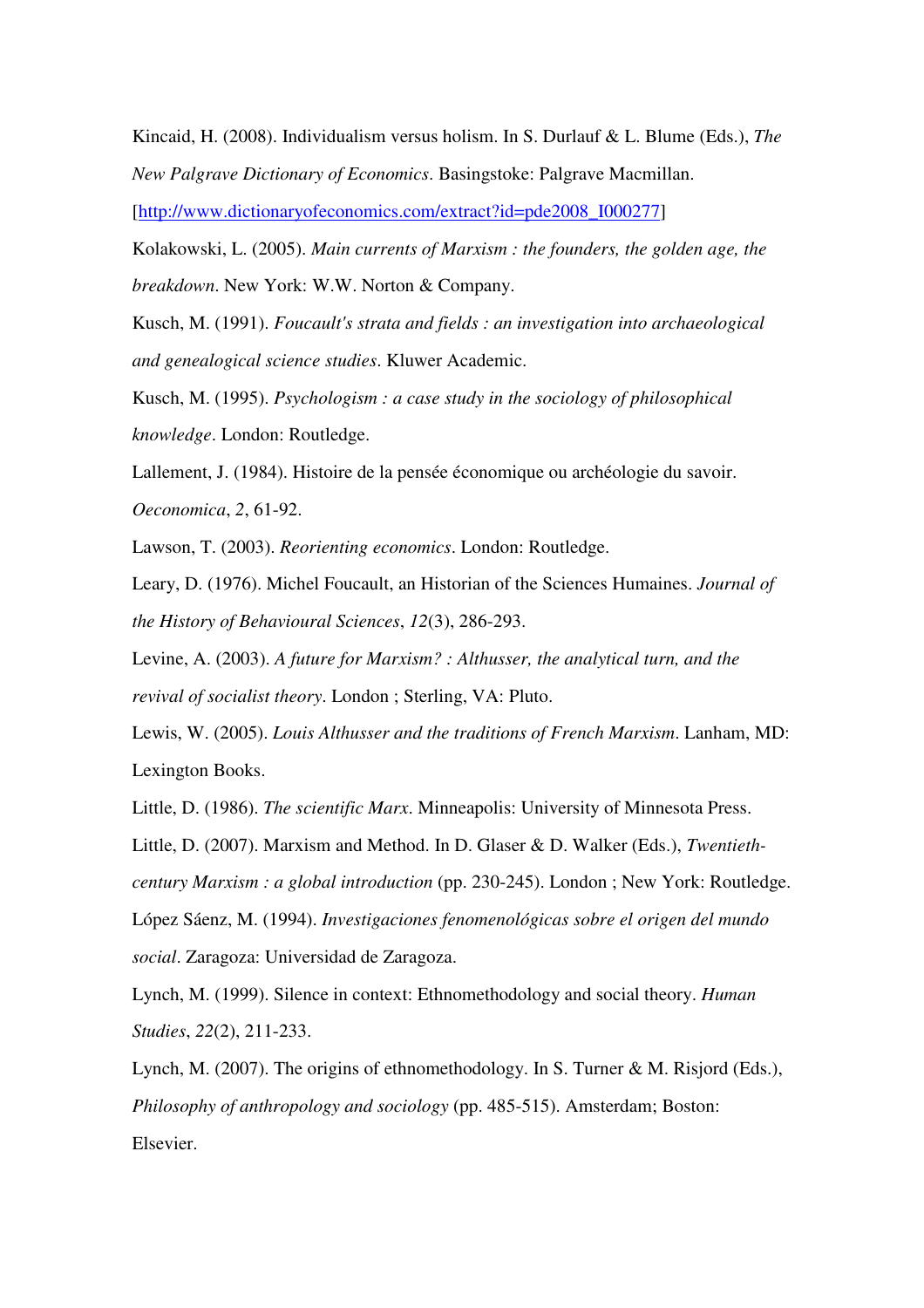MacKenzie, D. (2006). *An engine, not a camera : how financial models shape markets*. Cambridge, Mass.: MIT Press.

Mäki, U. (2009). *The methodology of positive economics : reflections on the Milton Friedman legacy*. Cambridge, UK ; New York: Cambridge University Press. Maynard, D., & Clayman, S. (1991). The Diversity of Ethnomethodology. *Annual Review of Sociology*, *17*(1), 385-418.

McKinlay, A., & Starkey, K. (1998). *Foucault, management and organization theory: from panopticon to technologies of self*. London ; Thousand Oaks, Calif.: Sage Publications.

Mespoulet, M. (2008). *Construire le socialisme par les chiffres enquêtes et recensements en URSS de 1917 à 1991*. Paris: INED.

Miller, P., & Rose, N. (2008). *Governing the Present*. Cambridge: Polity Press.

Moreno Pestaña, J. L. (forthcoming). *Foucault, la gauche, le néolibéralisme*. Paris: Textuel.

Moreno Pestaña, J. (2006). *En devenant Foucault. Sociogenèse d'un grand philosophe*. Bellecombe-en-Bauges: Éd. du Croquant.

Napoli, P. (2003). *Naissance de la police moderne. Pouvoir, normes, société*. Paris: La Découverte.

Nowak, L. (1980). *The structure of idealization : towards a systematic interpretation of the Marxian idea of science*. Dordrecht ; Boston: D. Reidel.

O'Farrell, C. (1989). *Foucault : historian or philosopher?* New York: St. Martin's Press.

Outhwaite, W. (2007). Hermeneutic and phenomenological approaches. In S. Turner &

M. Risjord (Eds.), *Philosophy of anthropology and sociology* (pp. 460-483).

Amsterdam; Boston: Elsevier.

van Parijs, P. (2001). Analytical Marxism. In N. Smelser & P. Baltes (Eds.),

*International encyclopedia of the social & behavioral sciences* (pp. 484-486).

Amsterdam ; New York: Elsevier.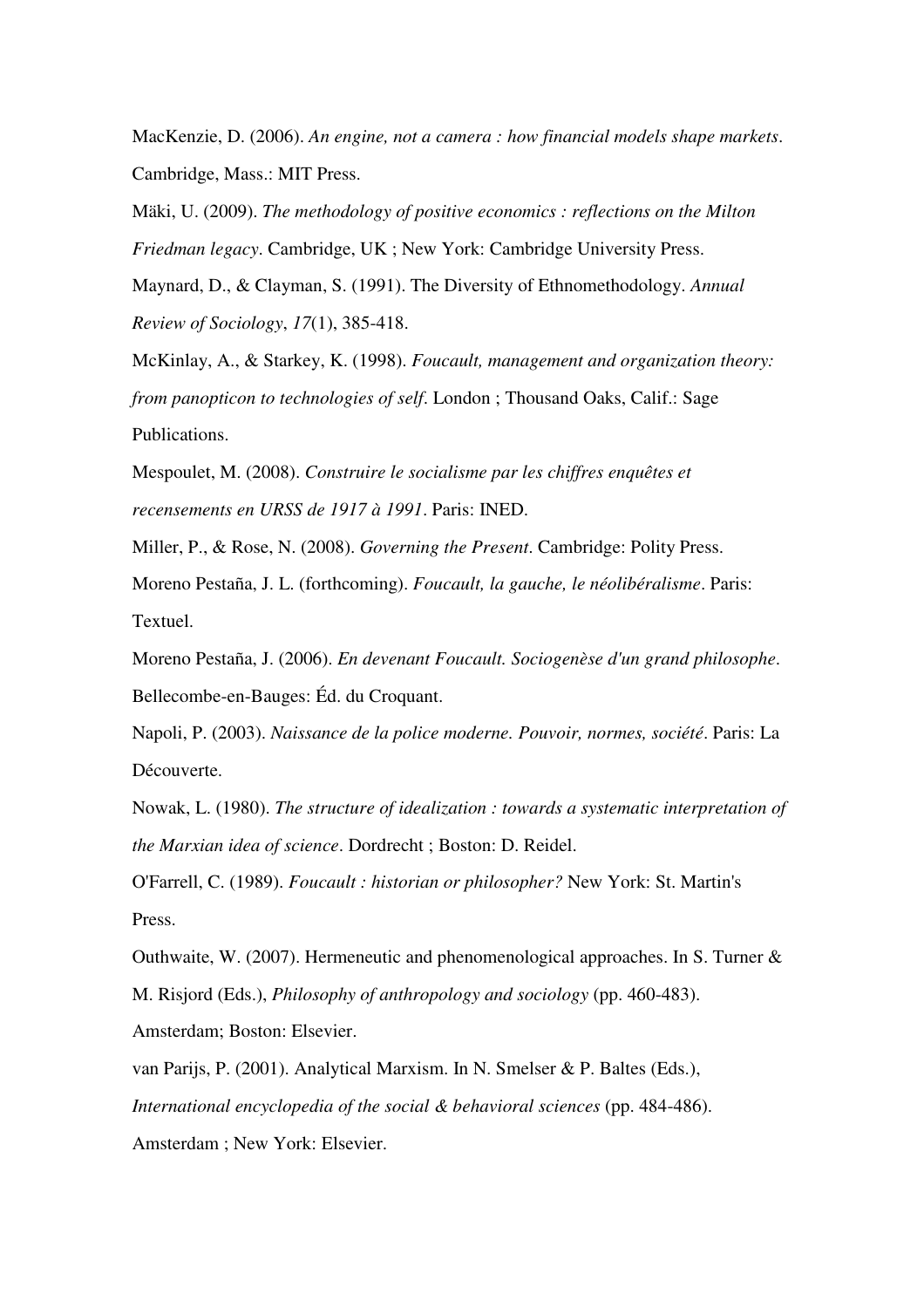Payne, C. (2010). *The Consumer and Debt: Governing the British Economy*. London: LSEEditor.

Piercey, R. (2009). *The crisis in continental philosophy : history, truth and the Hegelian legacy*. London ; New York: Continuum.

Popper, K. (1957). *The poverty of historicism*. Boston,: Beacon Press.

Potte-Bonneville, M. (2004). *Michel Foucault, l'inquiétude de l'histoire*. Paris: Presses universitaires de France.

Psathas, G. (1999). On the Study of Human Action: Schutz and Garfinkel on Social Science. In L. Embree (Ed.), *Schutzian Social Science* (pp. 47-68). Dordrecht, Netherlands ; Boston: Kluwer Academic.

Psathas, G. (2004). Alfred Schutz's Influence on American Sociologists and Sociology. *Human Studies*, *27*, 1-35.

Robbins, L. (1932). *An essay on the nature & significance of economic science*.

London,: Macmillan & co., limited.

Roberts, M. (1996). *Analytical Marxism : a critique*. London ; New York: Verso.

Rockmore, T. (2002). *Marx after Marxism : the philosophy of Karl Marx*. Oxford ;

Malden, MA: Blackwell Publishers.

Roemer, J. (1981). *Analytical foundations of Marxian economic theory*. Cambridge ;

New York: Cambridge University Press.

Roemer, J. (1982). *A general theory of exploitation and class*. Cambridge, Mass.: Harvard University Press.

Roemer, J. (2008). Marxian value analysis. In S. Durlauf & L. Blume (Eds.), *The New Palgrave Dictionary of Economics*. Basingstoke: Palgrave Macmillan.

Rose, N. (2006). *The politics of life itself : biomedicine, power, and subjectivity in the twenty-first century*. Princeton, NJ: Princeton University Press.

Sacristán, M. (1983). *Sobre Marx y marxismo*. Barcelona: Icaria.

Sáez Rueda, L. (2002). *El conflicto entre continentales y analíticos*. Barcelona: Crítica.

San Martín, J. (1986). *La estructura del método fenomenológico*. Madrid: UNED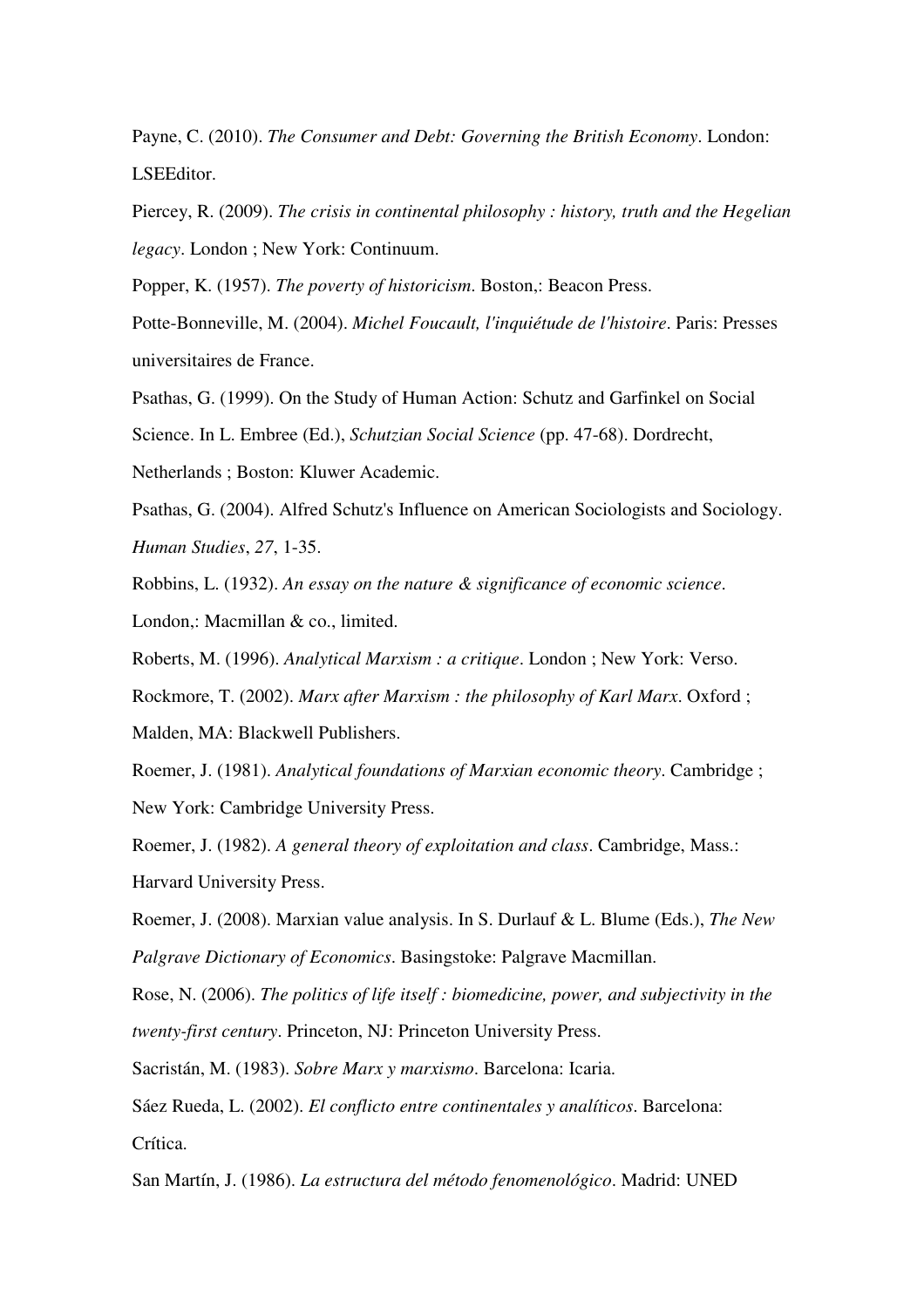San Martín, J. (2005). *Phänomenologie in Spanien*. Würzburg: Kœnigshausen & Neumann

San Martín, J. (2009). *Para una superación del relativismo cultural*. Madrid: Tecnos. Schmidt, A. (1981). *History and structure : an essay on Hegelian-Marxist and structuralist theories of history*. Cambridge, Mass.: MIT Press.

Schutz, A., Parsons, T., & Grathoff, R. (1978). *The theory of social action : the correspondence of Alfred Schutz and Talcott Parsons*. Bloomington: Indiana University Press.

Sherratt, Y. (2006). *Continental philosophy of social science : hermeneutics, genealogy, critical theory*. Cambridge ; New York: Cambridge University Press.

Sills, D., & Merton, R. (1968). *International encyclopedia of the social sciences*. New York: Macmillan.

Smelser, N., & Baltes, P. (2001). *International encyclopedia of the social & behavioral sciences*. Amsterdam ; New York: Elsevier.

Steiner, P. (2008). Foucault, Weber, and the history of the economic subject. *The European Journal of the History of Economic Thought*, *15*(3), 503-527.

Tarrit, F. (2006). A Brief History, Scope, and Peculiarities of "Analytical Marxism". *Review of Radical Political Economics*, *38*(4), 595-618.

Tribe, K. (1978). *Land, labour and economic discourse*. London: Routledge and Kegan Paul.

Turner, S. (2003). Cause, the Persistence of Teleology, and the Origins of the Philosophy of Social Science. In S. Turner & A. Roth (Eds.), *The Blackwell Guide to the Philosophy of the Social Sciences* (pp. 21-41). Malden MA: Blackwell Publishing. Turner, S., & Risjord, M. (2007). *Philosophy of anthropology and sociology*.

Amsterdam ; Boston: Elsevier.

Veneziani, R. (2008). Review Essay: A Future for (Analytical) Marxism? *Philosophy of the Social Sciences*, *38*(3), 388-399.

Veyne, P. (1996). *Comment on écrit l'histoire*. Paris: Ed. du Seuil.